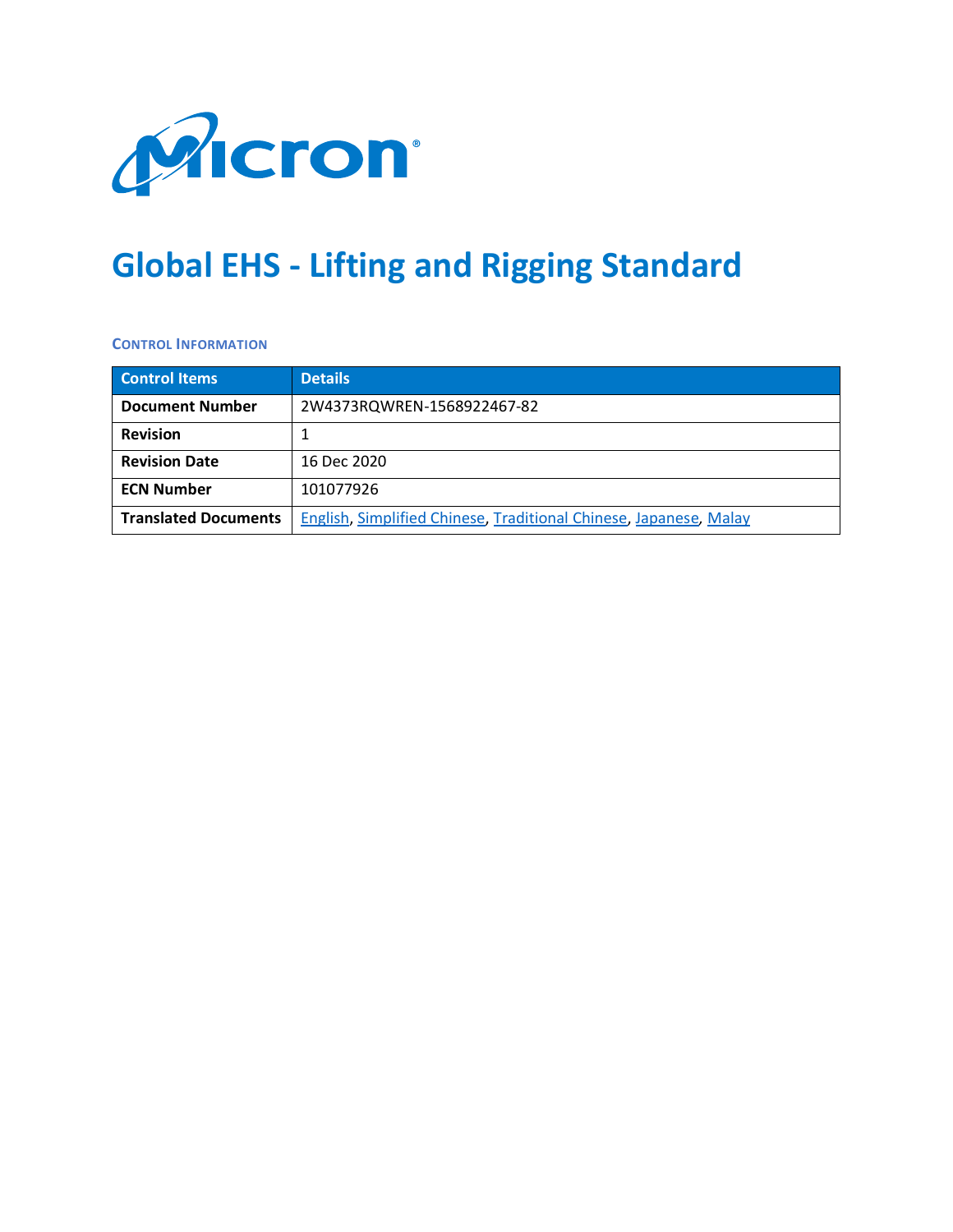## Contents

| $\mathbf 1$ |        |  |  |
|-------------|--------|--|--|
| 2           |        |  |  |
| 3           |        |  |  |
| 4           |        |  |  |
| 5           |        |  |  |
| 6           |        |  |  |
|             | 6.1    |  |  |
|             | 6.1.1  |  |  |
|             | 6.1.2  |  |  |
|             | 6.1.3  |  |  |
|             | 6.1.4  |  |  |
|             | 6.1.5  |  |  |
|             | 6.1.6  |  |  |
|             | 6.1.7  |  |  |
|             | 6.1.8  |  |  |
|             | 6.1.9  |  |  |
|             | 6.1.10 |  |  |
|             | 6.1.11 |  |  |
|             | 6.1.12 |  |  |
| 6.2         |        |  |  |
|             | 6.2.1  |  |  |
|             | 6.3    |  |  |
|             | 6.3.1  |  |  |
|             | 6.3.2  |  |  |
|             | 6.3.3  |  |  |
|             | 6.3.4  |  |  |
|             | 6.3.5  |  |  |
|             | 6.3.6  |  |  |
|             | 6.3.7  |  |  |
|             | 6.3.8  |  |  |
| 6.4         |        |  |  |
| 6.5         |        |  |  |
| 6.6         |        |  |  |
|             | 6.6.1  |  |  |
|             | 6.6.2  |  |  |
|             | 6.6.3  |  |  |
|             | 6.6.4  |  |  |
|             | 6.6.5  |  |  |
|             | 6.6.6  |  |  |
|             | 6.6.7  |  |  |
| 6.7         |        |  |  |
|             | 6.7.1  |  |  |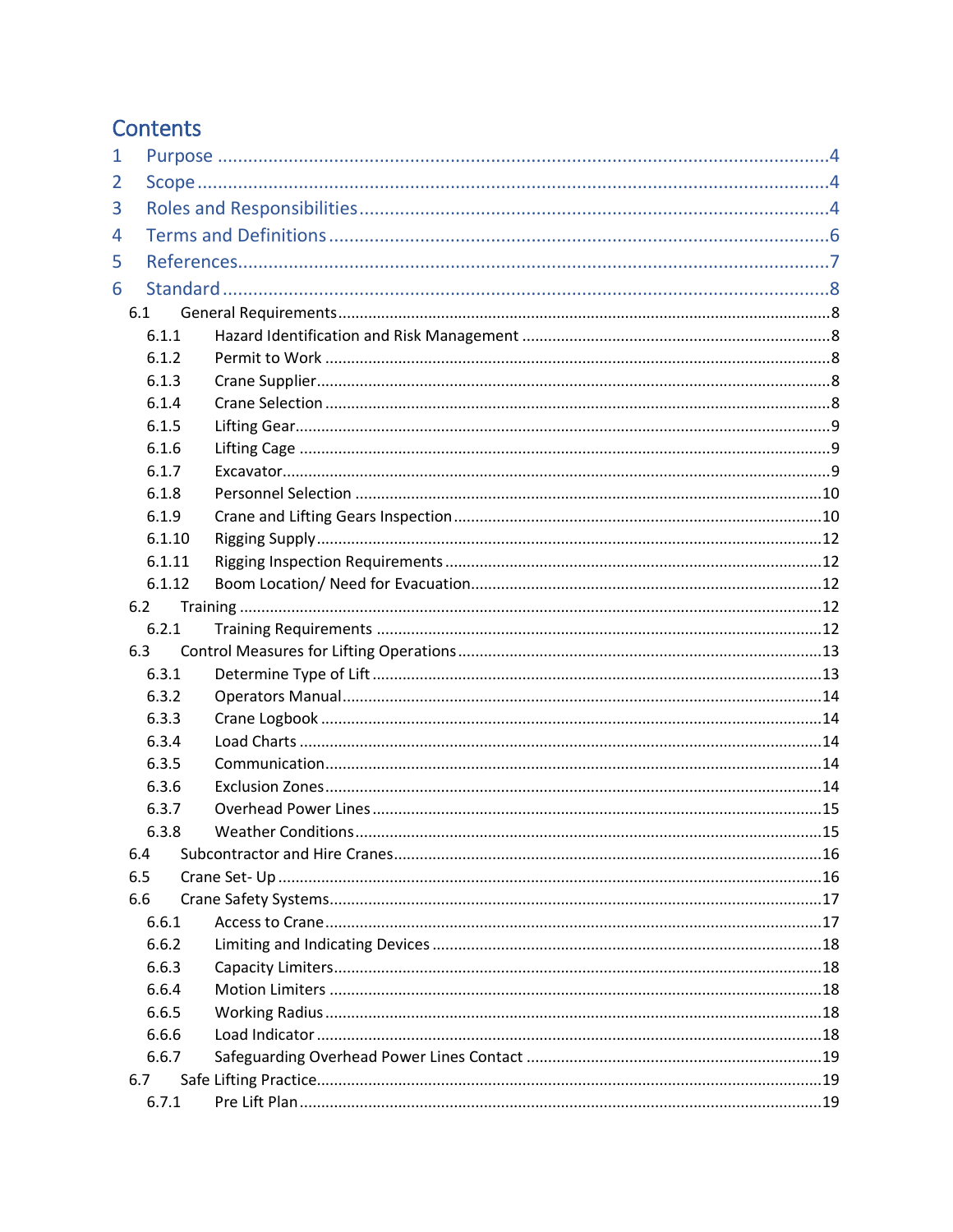|   | 6.7.2  |                                                                    |  |
|---|--------|--------------------------------------------------------------------|--|
|   | 6.7.3  |                                                                    |  |
|   | 6.7.4  |                                                                    |  |
|   | 6.7.5  |                                                                    |  |
|   | 6.7.6  |                                                                    |  |
|   | 6.7.7  |                                                                    |  |
|   | 6.7.8  |                                                                    |  |
|   | 6.7.9  |                                                                    |  |
|   | 6.8    |                                                                    |  |
|   | 6.8.1  |                                                                    |  |
|   | 6.8.2  |                                                                    |  |
|   | 6.8.3  |                                                                    |  |
|   | 6.8.4  |                                                                    |  |
|   | 6.8.5  |                                                                    |  |
|   | 6.8.6  |                                                                    |  |
|   | 6.8.7  |                                                                    |  |
|   | 6.9    |                                                                    |  |
|   | 6.9.1  |                                                                    |  |
|   | 6.9.2  |                                                                    |  |
|   | 6.9.3  |                                                                    |  |
|   | 6.10   |                                                                    |  |
|   | 6.10.1 |                                                                    |  |
|   | 6.10.2 | Notification of General Contractor EHS Department/Crane Arrival 24 |  |
|   | 6.10.3 |                                                                    |  |
|   | 6.10.4 |                                                                    |  |
|   | 6.10.5 |                                                                    |  |
| 7 |        |                                                                    |  |
|   |        |                                                                    |  |
|   |        |                                                                    |  |
|   |        |                                                                    |  |
|   |        |                                                                    |  |
|   |        |                                                                    |  |
| 8 |        |                                                                    |  |
| 9 |        |                                                                    |  |
|   |        |                                                                    |  |

## **Tables**

|--|--|

## **Table of Figures**

|--|--|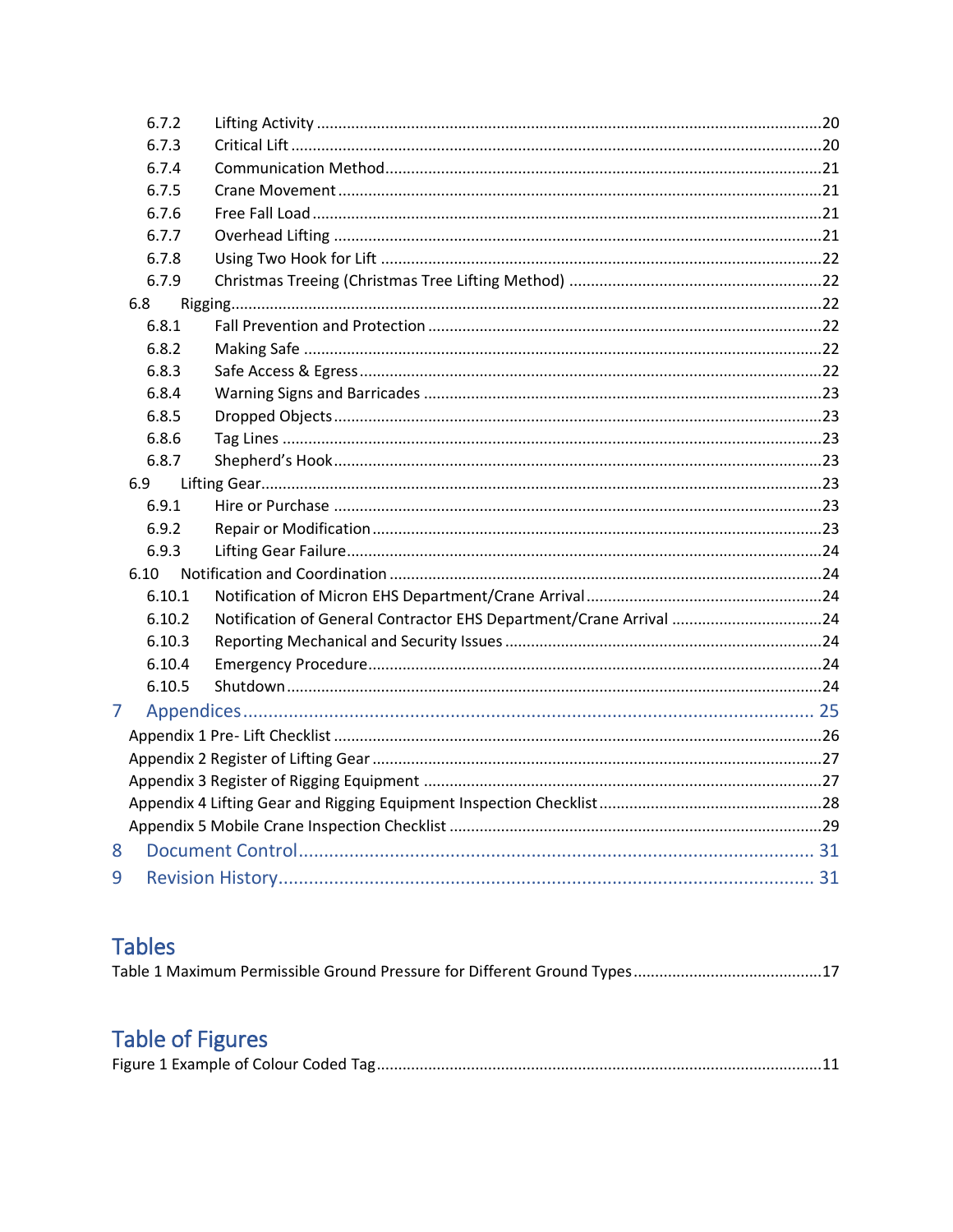### <span id="page-3-0"></span>1 Purpose

This document specifies the requirements for safe crane operations and associated rigging requirements for works activities that utilize crane at Micron sites globally.

### <span id="page-3-1"></span>2 Scope

| <b>Items</b>           | <b>Details</b>                                                                                                                                                                                                                       |  |
|------------------------|--------------------------------------------------------------------------------------------------------------------------------------------------------------------------------------------------------------------------------------|--|
| Site(s) Impacted       | All Micron Sites                                                                                                                                                                                                                     |  |
| <b>Target Audience</b> | Micron team members and contractors involved in lifting activities, and Micron team<br>members who manage and coordinate crane operations and contractors performing crane<br>work at Micron.                                        |  |
| Applicability          | This document applies only to all truck/ lorry mounted cranes, mobile cranes, hydraulic<br>cranes, rough terrain cranes, and tower cranes used on Micron sites and operated by a<br>general contractor or crane contracting company. |  |
|                        | This document does not include cranes used in indoor and cleanroom (for example gantry,<br>material handling hoists, wall cranes) environments operated by Micron team members or<br>contractors.                                    |  |

## <span id="page-3-2"></span>3 Roles and Responsibilities

| <b>Roles</b>                                                                                         | <b>Responsibilities</b>                                                                                                                                                                                                                                                                                                                                                                                                                                                                                                                                                                                                                                                                                   |
|------------------------------------------------------------------------------------------------------|-----------------------------------------------------------------------------------------------------------------------------------------------------------------------------------------------------------------------------------------------------------------------------------------------------------------------------------------------------------------------------------------------------------------------------------------------------------------------------------------------------------------------------------------------------------------------------------------------------------------------------------------------------------------------------------------------------------|
| <b>Global EHS</b>                                                                                    | Maintain and ensure Global EHS Cranes and Rigging Standard is up to date<br>$\bullet$<br>Audit the compliance of the standard through periodic audit and site review<br>$\bullet$                                                                                                                                                                                                                                                                                                                                                                                                                                                                                                                         |
| Site EHS                                                                                             | Administration of the standard, necessary oversight<br>$\bullet$<br>Assist procurement in qualifying crane company<br>$\bullet$<br>Assist Facilities and Project in verifying document<br>$\bullet$<br>Enforcement and audit for compliance<br>$\bullet$<br>Feedback for improvement<br>$\bullet$                                                                                                                                                                                                                                                                                                                                                                                                         |
| Site Procurement                                                                                     | Authorization for crane activity through tender requirement and purchase order.<br>$\bullet$<br>Inform crane contractor of Micron Cranes & Rigging requirements as part of PO<br>issuance<br>Use the requirements stipulated in this standard to qualify service providers<br>٠                                                                                                                                                                                                                                                                                                                                                                                                                           |
| Micron Host,<br><b>Micron Facilities</b><br>Manager, or<br>Micron<br>Construction<br>Project Manager | Ensure Contractor or Vendor companies comply with this standard<br>٠<br>Work with EHS representative to ensure that contractor and vendor are appropriately<br>$\bullet$<br>briefed and trained on Micron site EHS requirements before lifting work begins<br>Request crane through Facilities Purchasing, or,<br>$\bullet$<br>In a construction project, include crane as part of the project<br>$\bullet$<br>Both should share Safety responsibility for crane activity for their specific project<br>$\bullet$<br>Verify documentation e.g. maintenance record, inspection logs and competency<br>$\bullet$<br>training for lifting crew, machinery permit, etc. before authorizing lifting operation. |
| <b>General Contractor</b><br>Project<br>Construction<br>Manager                                      | Ensure Contractor or Vendor companies comply with this standard<br>$\bullet$<br>Works with Contractor EHS representative to ensure that contractor and vendor are<br>appropriately briefed and trained on Micron site EHS requirements before crane work<br>begins<br>Verify documentation e.g. maintenance record, inspection logs and competency<br>$\bullet$<br>training for lifting crew, machinery permit, etc. before authorizing lifting operation                                                                                                                                                                                                                                                 |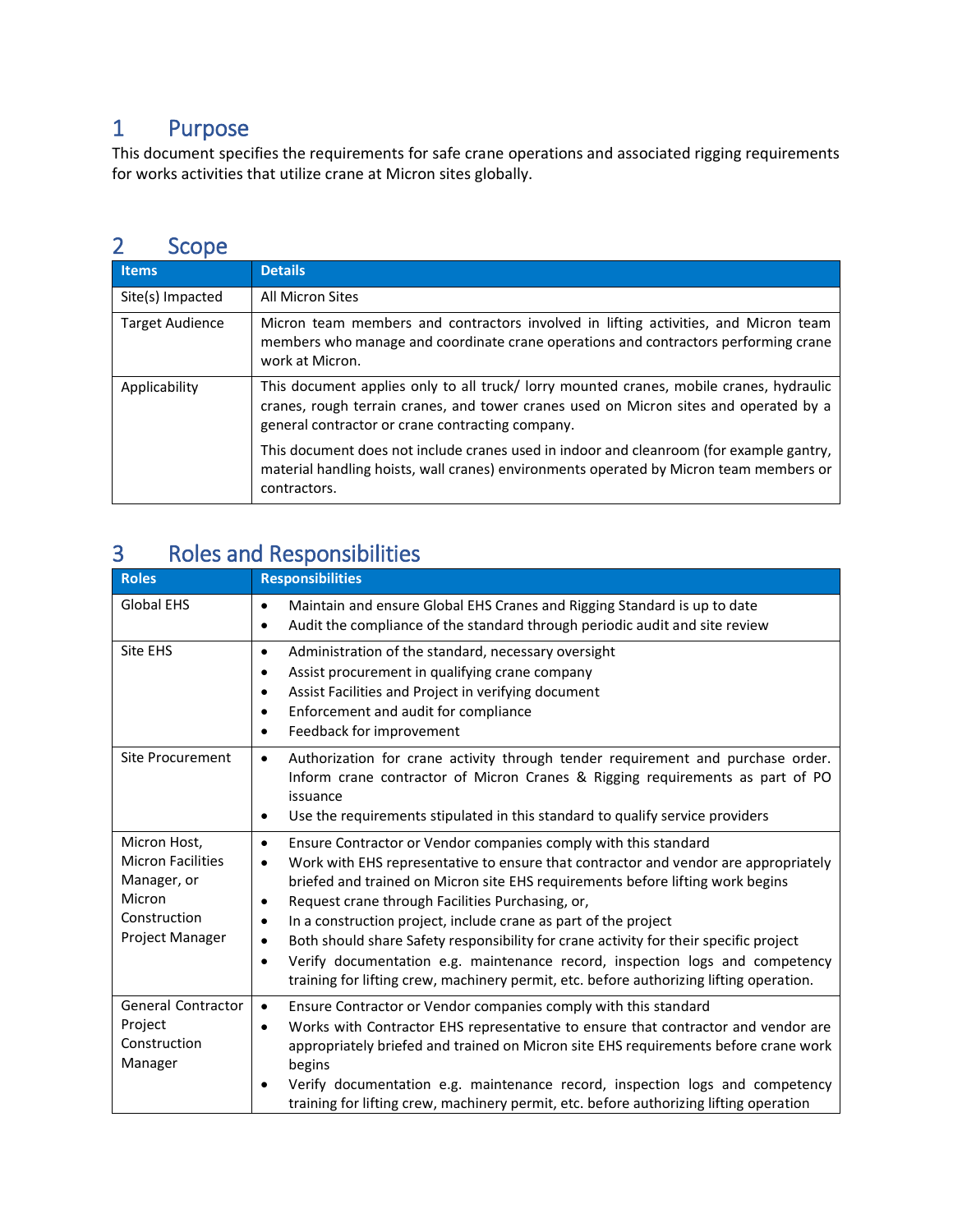| <b>Roles</b>                         | <b>Responsibilities</b>                                                                                                                                                                                                                                                                                                                                                                                                                                                                                                                                                                                                                                                                                                                                                                                                                                                                                                                                                                                                                                                                                                                                                                                                                                                                                                                                                                                                                                                                                                                                                                                                                                                                                   |  |  |
|--------------------------------------|-----------------------------------------------------------------------------------------------------------------------------------------------------------------------------------------------------------------------------------------------------------------------------------------------------------------------------------------------------------------------------------------------------------------------------------------------------------------------------------------------------------------------------------------------------------------------------------------------------------------------------------------------------------------------------------------------------------------------------------------------------------------------------------------------------------------------------------------------------------------------------------------------------------------------------------------------------------------------------------------------------------------------------------------------------------------------------------------------------------------------------------------------------------------------------------------------------------------------------------------------------------------------------------------------------------------------------------------------------------------------------------------------------------------------------------------------------------------------------------------------------------------------------------------------------------------------------------------------------------------------------------------------------------------------------------------------------------|--|--|
|                                      | Appoint a Lift Director for lifting activities. There must be a Lift Director assigned by<br>$\bullet$<br>the respective contractor for each lifting activity. However, a Lift Director may manage<br>multiple lifting activities for the contractor providing he is not overwhelmed<br>In general, a Lift Director can only supervise not more than 3 lifting activities and must<br>$\bullet$<br>be able to oversee all of them<br>Carry out crane pre-mobilization inspection to determine crane and lifting gear<br>$\bullet$<br>worthiness                                                                                                                                                                                                                                                                                                                                                                                                                                                                                                                                                                                                                                                                                                                                                                                                                                                                                                                                                                                                                                                                                                                                                           |  |  |
| Lift Director/ Lifting<br>Supervisor | In certain countries, local regulatory requirement stipulates the need to appoint a<br>$\bullet$<br>Lifting Supervisor, which is mandatory. In such instance, the Lift Director is to be<br>construed as the Lifting Supervisor. A Lift Director/Lifting Supervisor should possess a<br>certificate of competency related to lifting and rigging<br>Plans, coordinates, and supervises all lifting activities<br>$\bullet$<br>Ensure the load is properly rigged, that all personnel are properly trained and<br>$\bullet$<br>credentialed to perform their role<br>Ensure a lift plan is completed and lifting operations are performed according to the<br>$\bullet$<br>lift plan. Lifting activity that cannot be performed as per the lift plan must be stopped<br>and can only proceed after the deviation has been resolved<br>The Lift Director shall not be any one of the following three personnel Operator, Rigger,<br>$\bullet$<br>or Signalman<br>Ensure that each lifting activity is assigned competent and adequately experienced<br>$\bullet$<br>lifting crew; 1 x Crane Operator, 1 x Rigger and 1 x Signalman<br>Determine mode of communication between the lifting crew<br>$\bullet$<br>Ensure the lifting zone and load travel path is adequately barricaded with adequate<br>$\bullet$<br>and appropriate warning signs to prevent unauthorized access<br>Communicate conditions for aborting lift e.g. bad weather, increased wind velocity,<br>$\bullet$<br>etc.<br>Determine safe work condition and communicate the same to the lifting crew e.g. fall<br>$\bullet$<br>protection when ascending and descending lorry to rig un- rig the load, safe approach<br>distance, etc. |  |  |
| Qualified<br>Crane<br>Operator       | Set-up the crane in the correct and safe manner as per manufacturers' specifications<br>$\bullet$<br>e.g. extend all out-riggers fully and ensure is adequately supported or rested on firm<br>ground without impacting underground services, if any<br>Ensure safety devices fitted on the crane is functional and are not bypassed under any<br>$\bullet$<br>circumstances<br>Abort lifting operations and inform lifting supervisor if safety devices are not functional<br>or if safe operational limits are exceeded<br>Perform daily crane inspection at the start of the work shift or when taking over crane<br>$\bullet$<br>operation from the outgoing crane operator<br>The crane operator shall operate the crane as instructed by the Lifting Director<br>$\bullet$<br>Abort the lift it is deemed to be unsafe and notify the Lifting Director<br>$\bullet$                                                                                                                                                                                                                                                                                                                                                                                                                                                                                                                                                                                                                                                                                                                                                                                                                                 |  |  |
| <b>Qualified Rigger</b>              | Ensure correct rigging appliance are selected according to the lift plan provided by the<br>$\bullet$<br>Lift Director<br>Determine the weight and center of gravity for the load to be lifted<br>$\bullet$<br>Rig the load as per lift plan<br>Once the load is rigged, request the operator to lift the load approximately 300mm off<br>$\bullet$<br>the ground to determine if the load is stable and the load is stable before allowing the<br>load to be moved<br>Keep clear of the load at all times                                                                                                                                                                                                                                                                                                                                                                                                                                                                                                                                                                                                                                                                                                                                                                                                                                                                                                                                                                                                                                                                                                                                                                                                |  |  |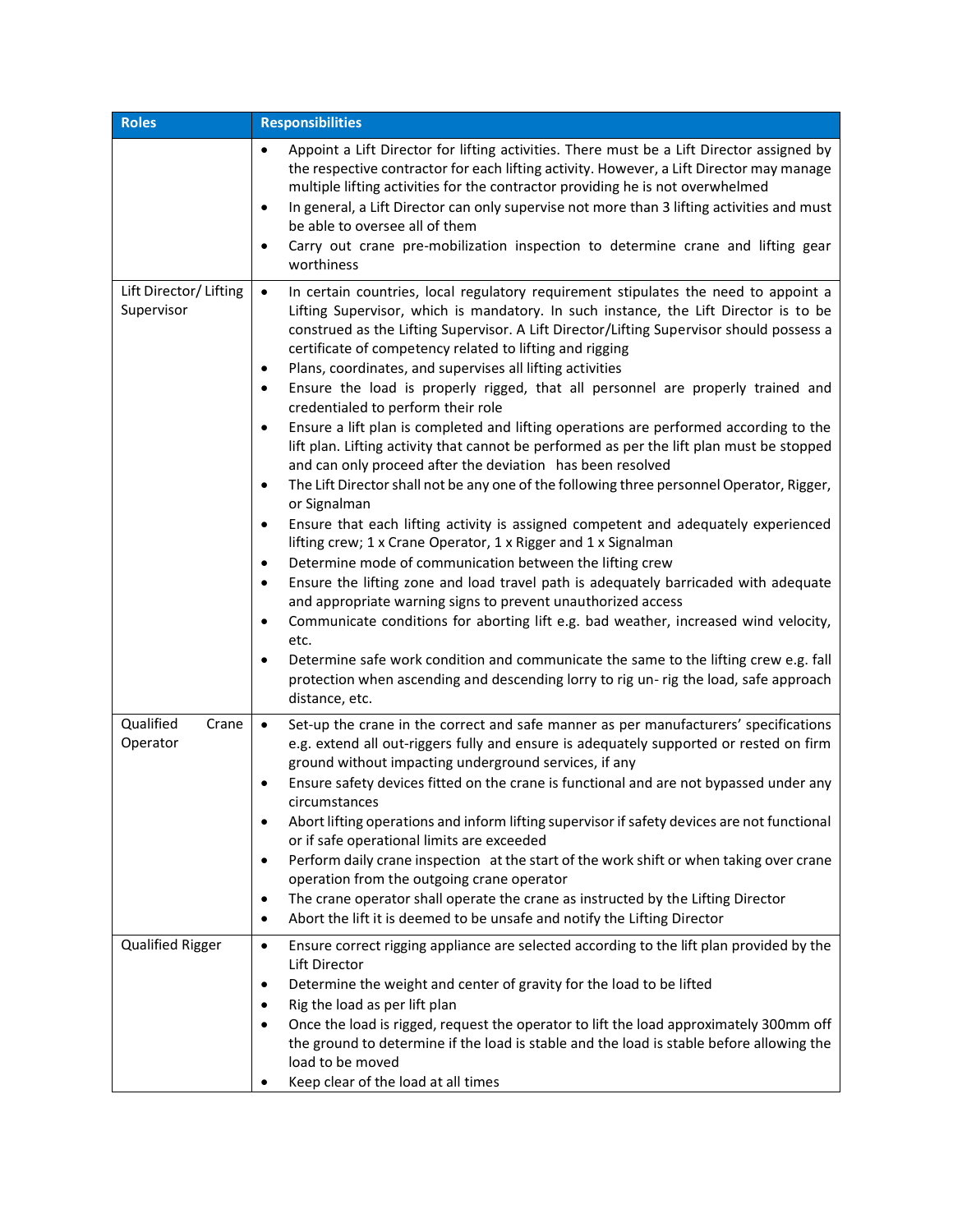| <b>Roles</b>           | <b>Responsibilities</b>                                                                                                                                                                                                                                                                                                                                                                                                                                                                                                                                      |
|------------------------|--------------------------------------------------------------------------------------------------------------------------------------------------------------------------------------------------------------------------------------------------------------------------------------------------------------------------------------------------------------------------------------------------------------------------------------------------------------------------------------------------------------------------------------------------------------|
|                        | Inspect lifting appliance for damages and certification validity on a daily basis as well<br>٠<br>as prior to the lift<br>Tag and isolate damaged lifting appliances to prevent accidental use and inform Lifting<br>٠<br>Director. Where required ensure tag-lines are installed. Control the load with the use<br>of tag-line to ensure load is adequately secured and will not slip out/fall                                                                                                                                                              |
| Qualified<br>Signalman | Maintains communication between with the crane operator, rigger and lifting director<br>٠<br>during lifting activities to ensure safe lifting, movement and landing<br>Ensure the communication device provided, if any, is functional before the lift<br>٠<br>Report faulty communication device to Lifting Director<br>Use whistle or other means to warn team members of approaching load, when<br>$\bullet$<br>required<br>Ensure personnel are not trespassing the load travel path when the load is being<br>٠<br>shifted from one location to another |

## <span id="page-5-0"></span>4 Terms and Definitions

| <b>Terms</b>                     | <b>Definitions</b>                                                                                                                                                                                                                                                                           |  |
|----------------------------------|----------------------------------------------------------------------------------------------------------------------------------------------------------------------------------------------------------------------------------------------------------------------------------------------|--|
| Annual<br>Crane<br>Inspection    | An inspection performed, documented, and verified by the local Authority Having<br>Jurisdiction (AHJ) over crane operations for the purpose of issuing permit to operate.                                                                                                                    |  |
| <b>AHJ</b>                       | <b>Authority Having Jurisdiction</b>                                                                                                                                                                                                                                                         |  |
| Crane Contractor/<br>Supplier    | Company engaged by Micron or Micron Contractor to provide crane.                                                                                                                                                                                                                             |  |
| Crane Inspection                 | Crane inspection performed by a competent Micron representative or a General Contractor<br>representative working for Micron. This inspection is to be carried out before a crane is put<br>into operations at Micron and documented.                                                        |  |
| Inspection<br>Crane<br>Checklist | A checklist used to perform crane inspection, which is verified by competent Micron or a<br>General Contractor representative working for Micron.                                                                                                                                            |  |
| <b>Critical Lift</b>             | A Critical Lift is any lift that requires careful planning and execution, without which there is<br>a potential for a serious injury or event. Please refer to Section 6.7.3 of this standard. A<br>Critical Lift requires additional planning documentation, such as a Critical Lift Study. |  |
| Daily/ Pre-Shift<br>Inspection   | An inspection performed by the crane operator before lifting activities are to take place.                                                                                                                                                                                                   |  |
| <b>General Contractor</b>        | The contractor having overall control of a construction project at Micron.                                                                                                                                                                                                                   |  |
| <b>Lifting Checklist</b>         | A checklist used to verify lifting readiness where the inspection for readiness is carried out<br>prior to the planned lifting activity.                                                                                                                                                     |  |
| Lift Plan                        | A plan for any Lifting & Rigging activities in a manner that maintains control and establish<br>safety precautions for the lift procedure.                                                                                                                                                   |  |
| Micron Host                      | Micron team member who is the custodian of the lifting activity and responsible for<br>engaging crane supplier and coordinating crane mobilization.                                                                                                                                          |  |
| Monthly Inspection               | Crane inspection carried out by a competent mechanic appointed by the crane supplier. A<br>copy of the monthly inspection record is to be maintained on file and produced for<br>verification when requested.                                                                                |  |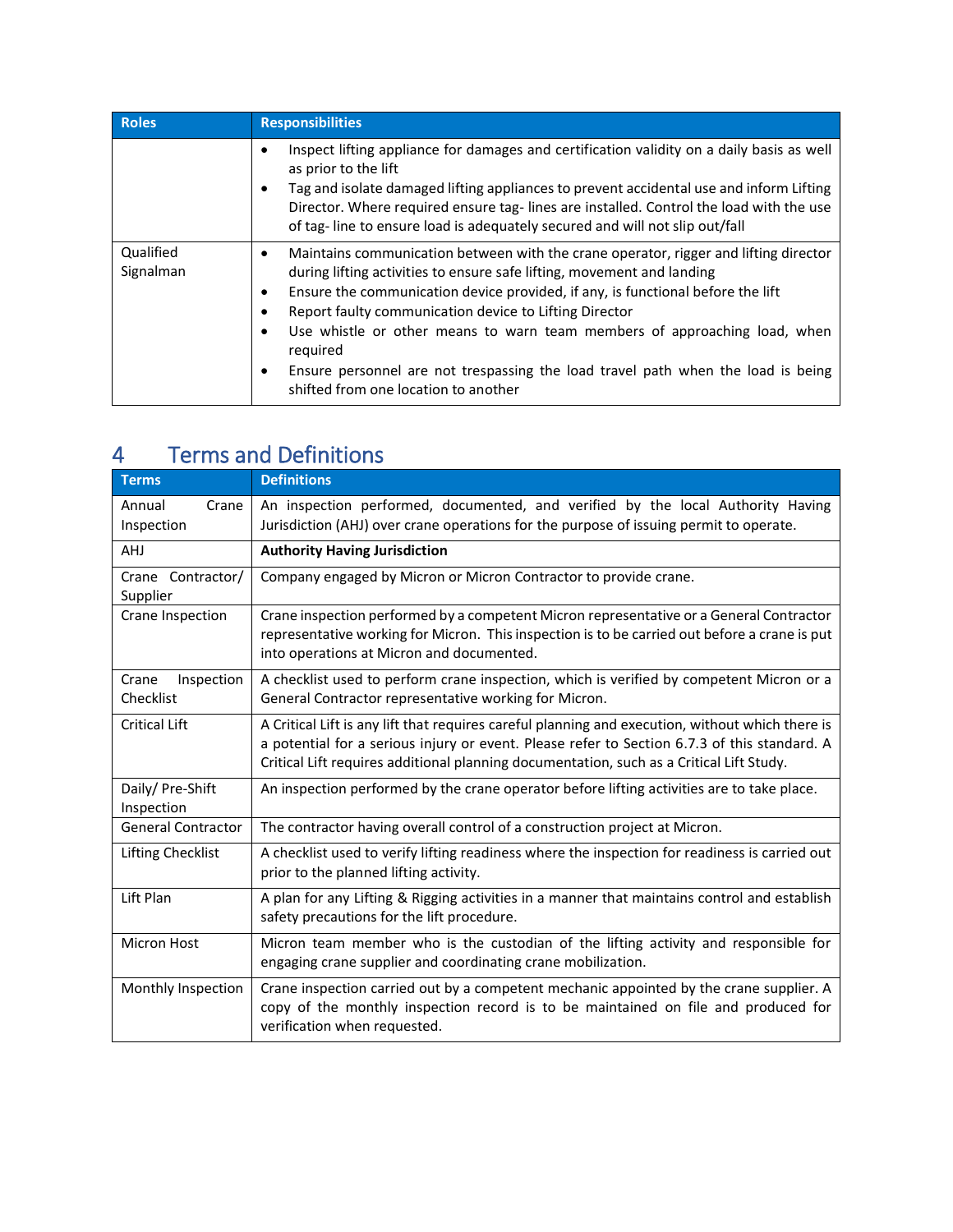| <b>Terms</b> | <b>Definitions</b>                                                                                                                                                                                                                                                                           |
|--------------|----------------------------------------------------------------------------------------------------------------------------------------------------------------------------------------------------------------------------------------------------------------------------------------------|
| <b>PTW</b>   | <b>Permit to Work</b><br>A formal authorization system, either paper or electronic based, used in an organization to<br>manage high-risk work activities to ensure safe execution of work onsite e.g. Lifting Permit,<br>Hot Work Permit, Confined Space Permit, Work-at-Height Permit, etc. |

## <span id="page-6-0"></span>5 References

| <b>Internal References</b> | Link |
|----------------------------|------|
| Nil                        | Nil  |

| <b>External References</b>                                                   | <b>Link</b> |
|------------------------------------------------------------------------------|-------------|
| 1926 Subpart CC – Cranes & Derricks in Construction                          | <u>LINK</u> |
| Codes of Practice on Safe Lifting Operations in the<br>Workplaces, Singapore | LINK        |
| ANSI B-30                                                                    |             |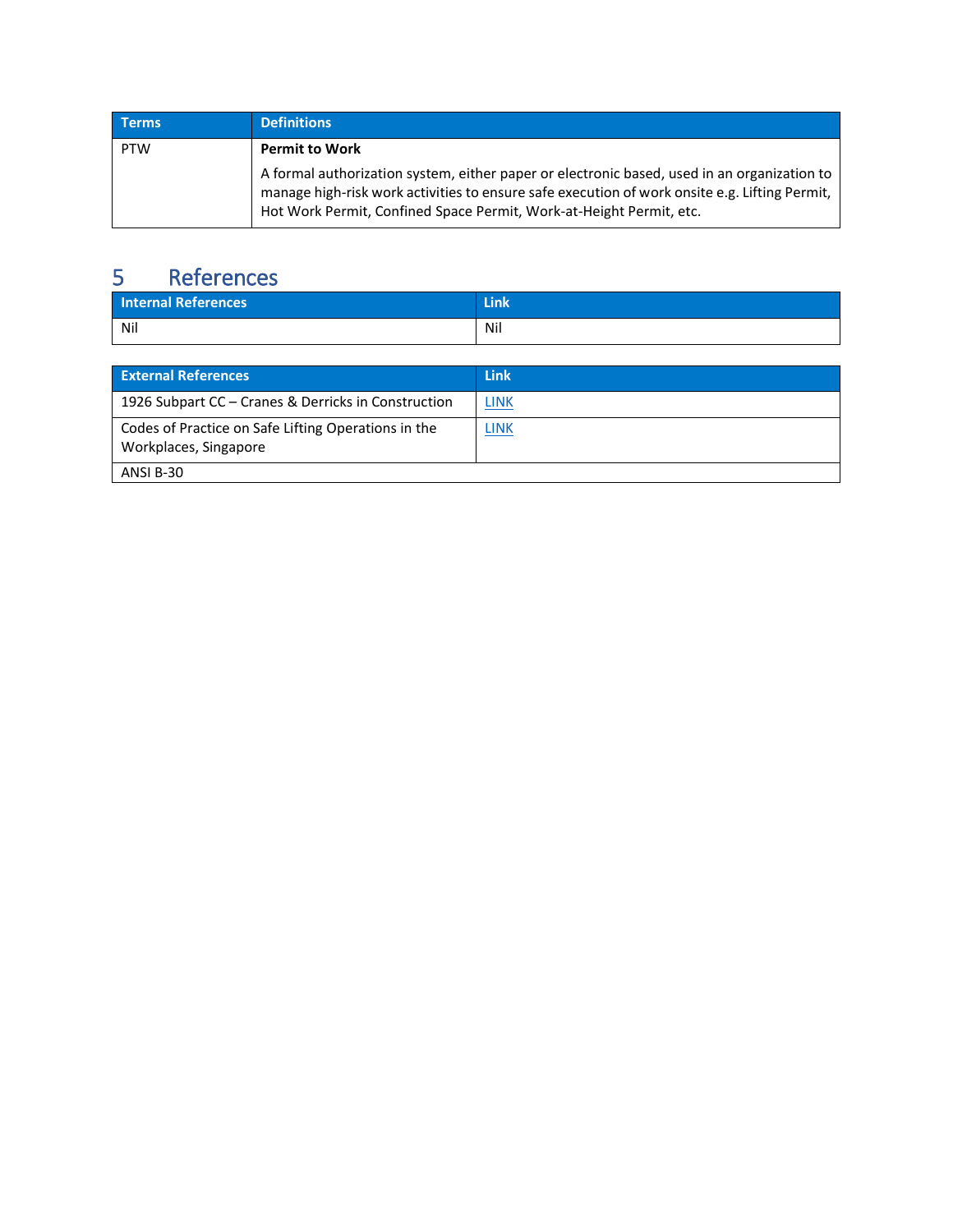## <span id="page-7-0"></span>6 Standard

#### <span id="page-7-1"></span>6.1 General Requirements

#### <span id="page-7-2"></span>6.1.1 Hazard Identification and Risk Management

During project planning phases, hazard identification and risk management must be carried out to identify all potential hazards and risks associated with the overall lifting operations. This includes identifying all plant and equipment, including lifting gear, required for the proposed work and assessing these for any potential adverse risks.

Prior to personnel undertaking any work, or utilizing any plant or equipment for lifting, a JHA and Work Method Statement must be performed to identify any specific hazards the plant or equipment may present to that job or task. The JHA and Work Method Statement should identify the need for:

- Pre-inspections,
- PPE,
- Supervision, and
- Training and/ or licensing for lifting crew.

#### <span id="page-7-3"></span>6.1.2 Permit to Work

Sites that have instituted a permit-to-work system for Lifting and Rigging activities are required to integrate the requirements stipulated in this standard into their existing permit to work system. In addition, other requirements stipulated in this standard are to be adopted and implemented to ensure safe lifting and rigging.

#### <span id="page-7-4"></span>6.1.3 Crane Supplier

- The crane contractor or supplier engaged by Micron or Micron Contractor are required to supply crane, lifting appliance and rigging gear in accordance to the specifications outlined in the purchase order or contract document.
- The crane supplied must have valid operating permit issued by Authority Having Jurisdiction, must be in safe working condition, reasonably clean and accompanied by competent lifting crew unless specified otherwise by Micron or Micron Contractor.
- The crane supplier shall also be responsible for periodic maintenance and inspection.
- The crane, lifting appliance and rigging gear provided by the crane supplier will be subjected to premobilization inspection by Micron or Micron's General Contractor, and will only be admitted to worksite if the pre-mobilization inspection proves to be successful.

#### <span id="page-7-5"></span>6.1.4 Crane Selection

- Cranes assigned for lifting load below 250 tons SWL shall not exceed 15 years old whereas for loads above 250 tons SWL, shall not exceed 5 years old from the manufacturing date state on the crane certificate.
- Use of crane's more than the age stated above for lifting loads below and above 250 tons must be approved by Micron Project Director or Micron Contractor's Project Director.
- Criteria for approval shall be:
	- o Valid crane inspection certificate from local AHJ should not be more than 3 months from the date of issue.
	- o Date of last load test should be within 3 months.
	- o Micron Project Director or Micron Contractor's Project Director shall instruct re-test/ inspection by a qualified crane examiner or reject the crane if it fails to meet the above criteria.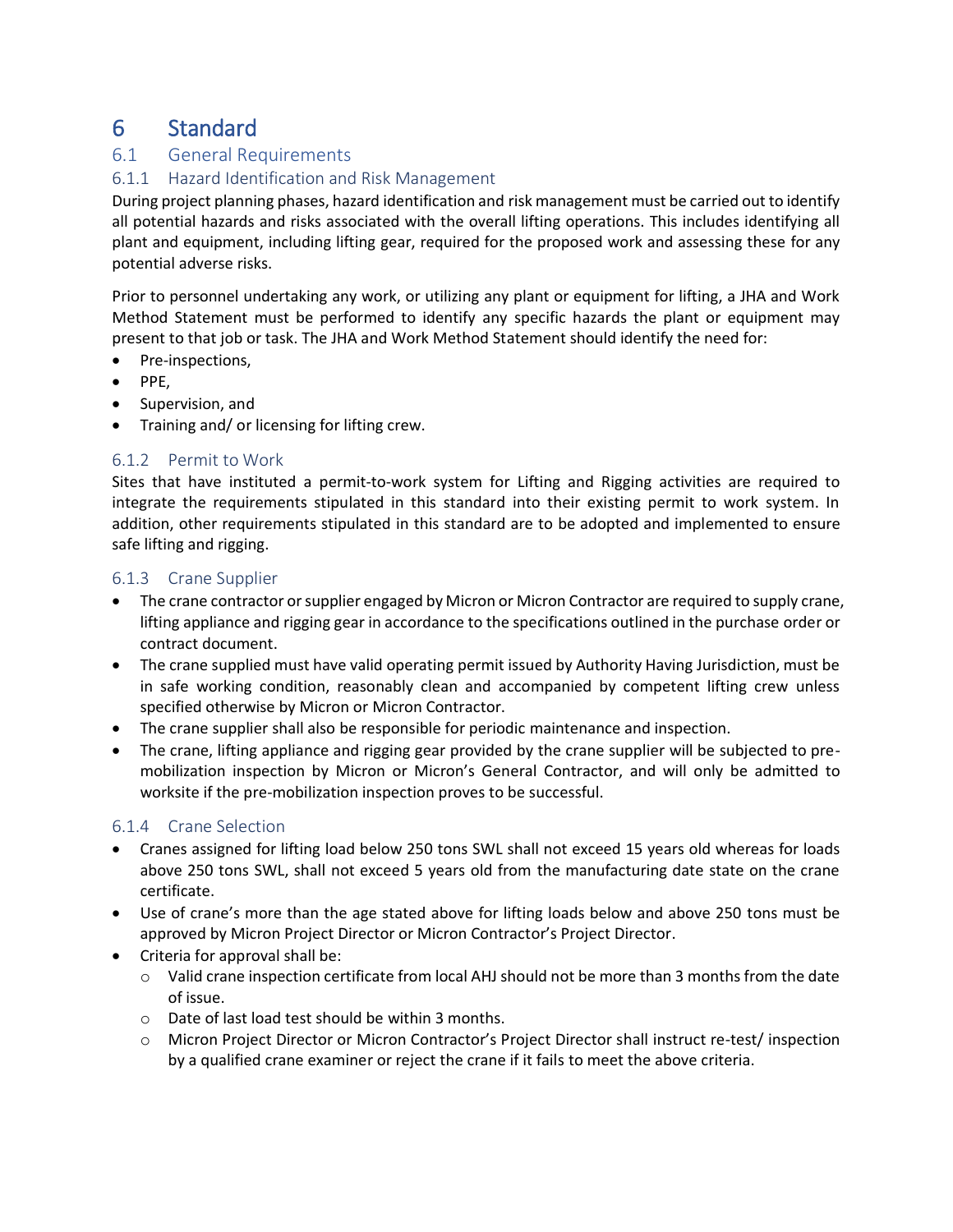- Cranes that are driven on public roads shall be road worthy and comply with legal requirement stipulated by the local authority. Proof of road worthiness in the form of certificate/inspection report shall be submitted by crane supplier for verification.
- Cranes that are not road worthy e.g. crawler cranes, etc., are to be transported via appropriate lowbed trailers to the site.
- Cranes that are between 10 to 15 years old, the following additional requirement shall apply:
	- o 6 monthly inspection on vehicle motor engine to confirm its road worthiness.
	- $\circ$  6 monthly inspection on mechanical/structure to confirm its functionality. The same requirement for annual inspection shall apply.
	- o Micron reserve the right to impose additional condition or reject the crane from use on Micron site.
	- o Validation Process: Written/electronic documentation of inspection by the AHJ in the past 12 months.

#### <span id="page-8-0"></span>6.1.5 Lifting Gear

- All lifting gear certification and records of test results, examinations, modifications and repairs must be maintained and available for review at the workplace.
- As a minimum the following information will be recorded in a Register of Lifting Gear prior to use:
	- o Type of lifting gear,
	- o Safe working load,
	- o Individual identification number,
	- o Date of the last inspection,
	- o Date of the next inspection

#### <span id="page-8-1"></span>6.1.6 Lifting Cage

- Lifting cage (workbox) must only be used when there is no other practical alternative means to access plant or equipment, or when the time frame involved in accessing the plant or equipment such as the erection of scaffolding, would seriously compromise safety or the environment.
- Must be inspected, approved with current compliance tag/label
- Under no circumstances will a lifting cage designed for lifting personnel be used for lifting materials. It must only be used for lifting personnel and hand tools. Proper and clear label is required.
- Lifting cage designed for lifting loose materials shall also be clearly marked.
- In general, all lifting cages must be inspected and approved with current Tag/Label.
- Use of a crane-lifted cage for personnel is regarded as a critical lift.

#### <span id="page-8-2"></span>6.1.7 Excavator

- If use of a crane is not reasonably practicable for a certain task, and an excavator is to be used to perform lifting, the following minimum requirements for lifts where excavators are used as cranes:
	- o Quick- hitches must have independent latching devices
	- $\circ$  Not to be used for precision lifting (i.e. where operating at creep speed is required and supporting the load without drift while connections are being made etc.)
	- $\circ$  Is within the rated capacity of the plant (SWL is displayed on the boom)
	- o Only designed and certified lifting point are used to attach the load
	- o Controlled lowering devices are installed in case of hydraulic failure
	- o Operator Protection Devices (ROPS/FOPS) are fitted.
	- o Only allow for stationary lifting. Lift and travel are strictly not allowed.
	- $\circ$  If this section was found to be conflicting with local legislations, local regulation shall take precedence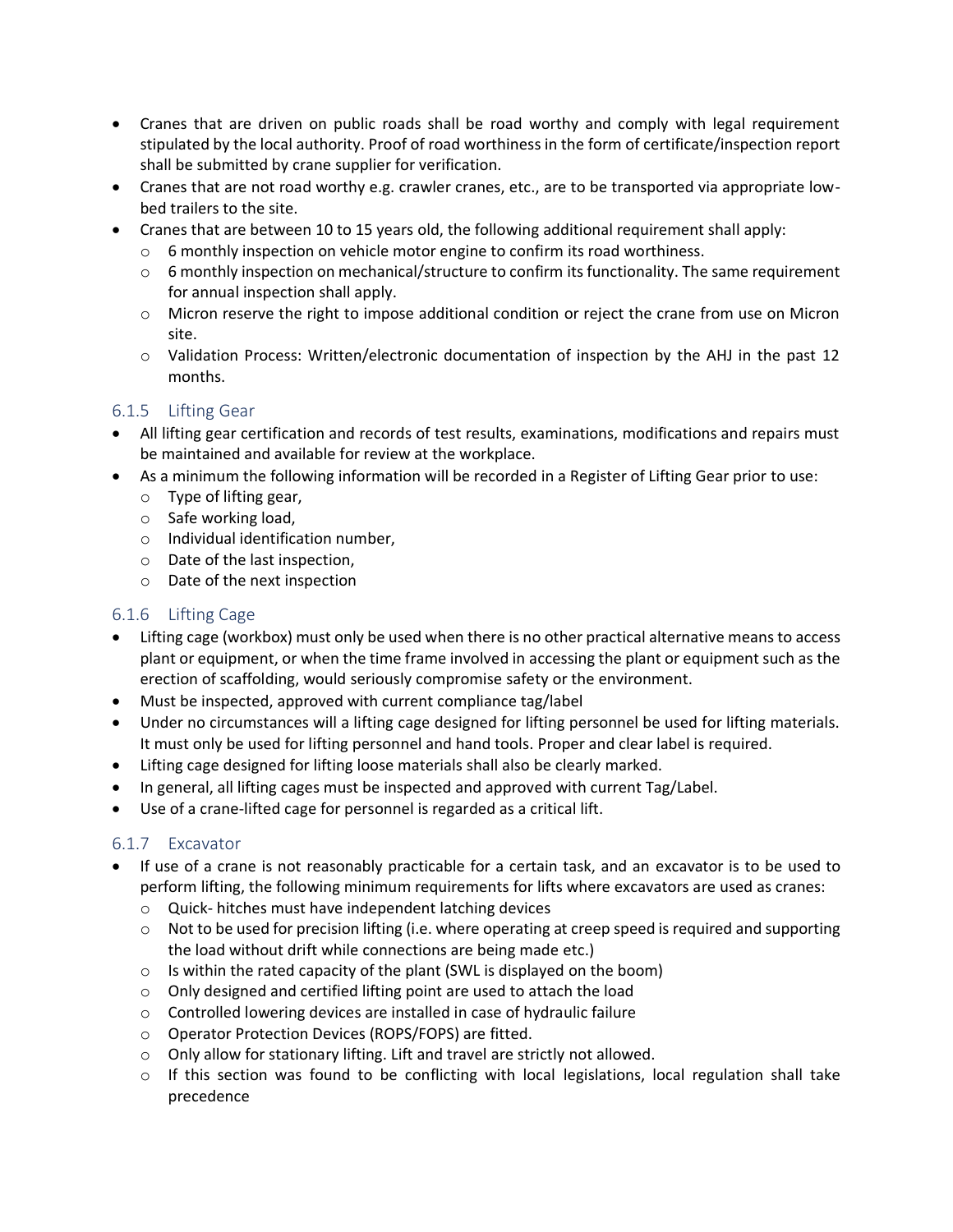#### <span id="page-9-0"></span>6.1.8 Personnel Selection

- In addition to the Lift Director/Lifting Supervisor, the Lifting Crew shall comprise of a Crane Operator, a Rigger and a Signalman.
- The crane operator is prohibited from taking-up other roles except to operate the crane during the lifting operations.
- Micron considers the lifting activity as a high risk activity and requires the lifting crew to meet the following minimum experience level in addition to their competency;
	- o Lift Director/Supervisor at least 5 years of experience,
	- o Crane Operator at least 3 years of experience,
	- o Rigger at least 1 year of experience, and
	- o Signalman at least 1 year of experience
- The crane operators required to undergo regular health screening and certified healthy by an occupational doctor taking into consideration their task. Frequency shall comply with local legislations on health screening, or annually if not been specified.

#### <span id="page-9-1"></span>6.1.9 Crane and Lifting Gears Inspection

#### • **Prior to Commencement of Each Work Shift**

- $\circ$  The Crane Operator should carry out a visual inspection and functional test using a Cranes Inspection Checklist before the commencement of each work shift, including inspecting and testing the following:
	- All relevant items indicated in the operations manual.
	- Operating and emergency controls.
	- Brakes.
	- Safety switches and interlocks, including limiting and indicating devices.
	- Visual inspection of the structure.
	- Wire ropes to ensure they are on the drum and correctly reeved on the sheave.
- $\circ$  The results of the inspection must be entered into a logbook and kept with the crane. The Crane Operator must also complete a Crane Inspection Log Sheet.
- o Where the inspection highlights deficiencies or non-compliance, these must be rectified prior to the commencement of any work.
- $\circ$  The Rigger is to carry out inspections of lifting gear and rigging equipment to ensure that it is installed correctly and in good condition. Details of these inspections must be recorded on the Lifting Gear Inspection Checklist and the Rigging Equipment Register updated accordingly.
- o Where lifting gear is provided with a long-term Hire or Subcontractors crane, and used on a Micron workplace, the lifting gear must be inspected, tagged and comply with the requirements of this procedure.
- $\circ$  Where short-term hire cranes use their own lifting gear, the hire company must provide proof of inspection of the lifting gear, or have the lifting gear inspected by a competent person prior to use or use on site Micron lifting equipment.
- $\circ$  Lifting gear without a (current) colour coded tag, which indicates that it is subjected to periodic maintenance and inspection, affixed to it shall not be used and shall be removed from the project. It should not be left stored on the crane whilst it is on site.

#### • **Removing Lifting Gear from Service**

- o Where maintenance or repairs are required, the crane must be tagged 'Out of Service' where the operator believes this may affect the safe operation of the crane.
- o Any lifting gear known or suspected of having been overloaded must have an 'Out of Service' tag placed on the gear and withdrawn from service and kept in the store under lock and key.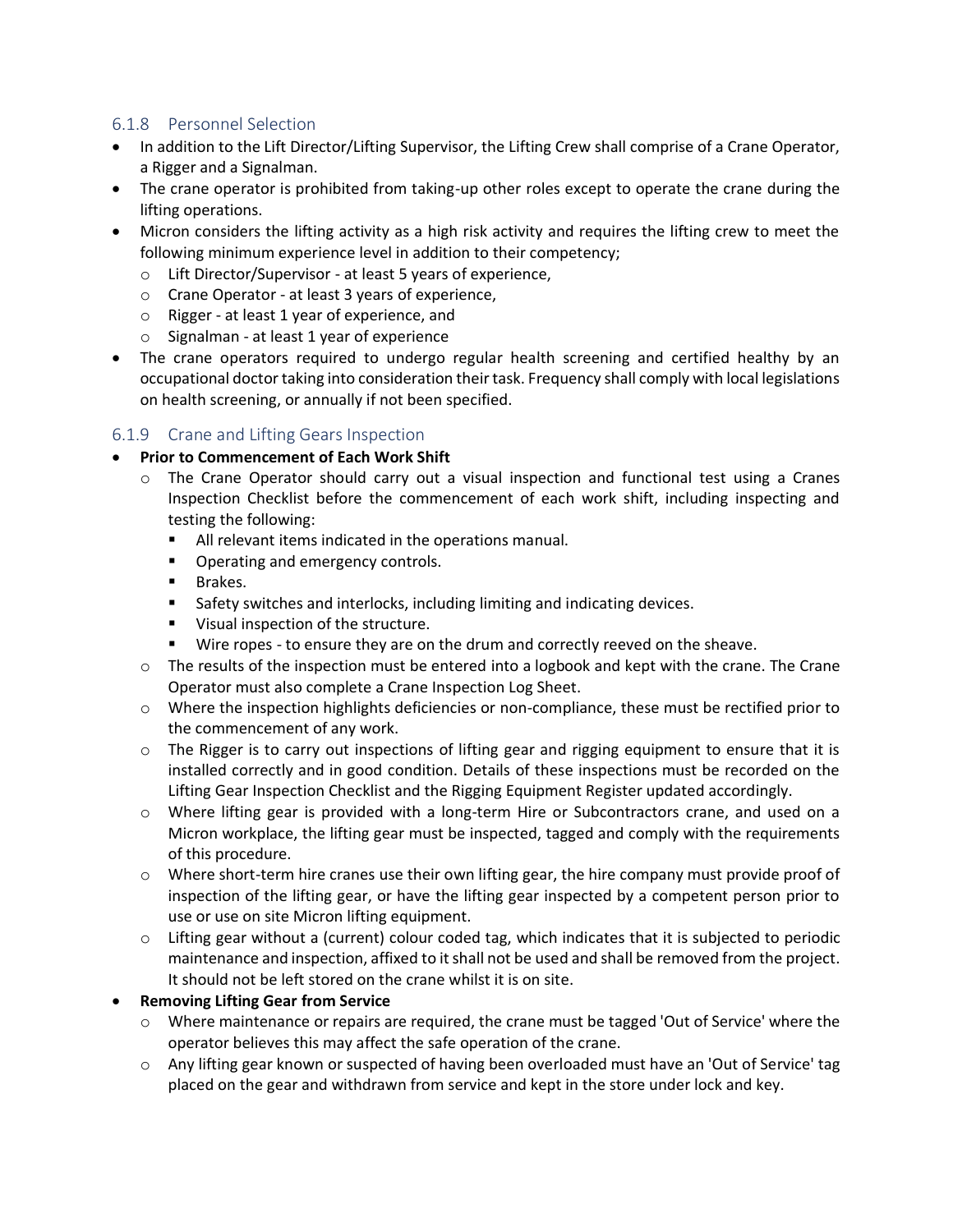- $\circ$  'Out of Service' tags are to remain in place until repairs are completed and should only be removed by authorized personnel such as the competent mechanic or AHJ.
- **Planned Maintenance and Inspections**
	- $\circ$  All lifting gear, including fall prevention equipment, must be inspected by a competent person on a regular basis. These inspections shall be scheduled on- site inspection planner.
	- o Please refer to Global EHS [Work At Heights Standard](https://edc.micron.com/mti/EHS08/_layouts/15/DocIdRedir.aspx?ID=2W4373RQWREN-1568922467-48) for inspection on fall prevention equipment. Pre- use inspection shall be incorporated in the pre-lift checklist.
	- $\circ$  A written inspection checklist must be used for inspection purposes to ensure consistent inspection criteria is used. In addition, all lifting gear, including fall prevention equipment, must also be inspected and tagged quarterly. The tagging will be either colour coded tags or discs.
	- o Each site must develop a maintenance schedule for all items of lifting gear. This schedule must be separate to the inspection plans.
	- $\circ$  It is recommended that such maintenance inspection shall be carried out at least on quarterly basis. Below table is an example but each site is encouraged to plan own schedule to exceed this minimum expectation.

| Jan, Feb, Mar | Apr, May, Jun | Jul, Aug, Sep | Oct, Nov, Dec |
|---------------|---------------|---------------|---------------|
| RED.          | GREEN         | BLUE          | <b>YELLOW</b> |

*Figure 1 Example of Colour Coded Tag*

#### <span id="page-10-0"></span>• **Annual Inspection and Service Records**

- $\circ$  An annual inspection by a competent person is required as part of legislative requirements for operation of a crane and should include all items specified by the crane manufacturer for annual inspection, as well as all items included in the routine inspection and maintenance programmes.
- o Annual inspections include:
	- **The effective functioning and calibration of all limiting and indicating devices;**
	- Detailed visual inspection and tolerance checking of all structural and wear components;
	- Checking of tolerances for wear limit;
	- Detailed check for corrosion: and
	- Detailed examination of critical areas for evidence of cracking.
- $\circ$  A written report must be provided upon completion of the inspection and a copy is to be kept in the crane cabin.
- $\circ$  A crane service record, such as a maintenance logbook, of the significant events concerning the safety and operation of the crane should be kept and readily available.
- $\circ$  The records should be easily understood, and preferably written in plain English.
- o Entries in the maintenance logbook are to clearly describe the work undertaken and parts replaced; note the name of the person carrying out the work, and be signed (and dated) by the person carrying out the work.
- $\circ$  Wire Rope on Cranes: Wire ropes in use on the crane must be inspected by a qualified person yearly. The inspection must be complete and thorough, covering the surface of the entire length of the wire ropes, with particular attention given to the following: Those sections normally hidden during shift and monthly inspections; Wire rope reverse bends; Wire rope passing over sheaves; If the wire rope inspection is not feasible due to site conditions such inspections must be conducted as soon as feasible, but not longer than an additional 6 months. This inspection must be documented and retained.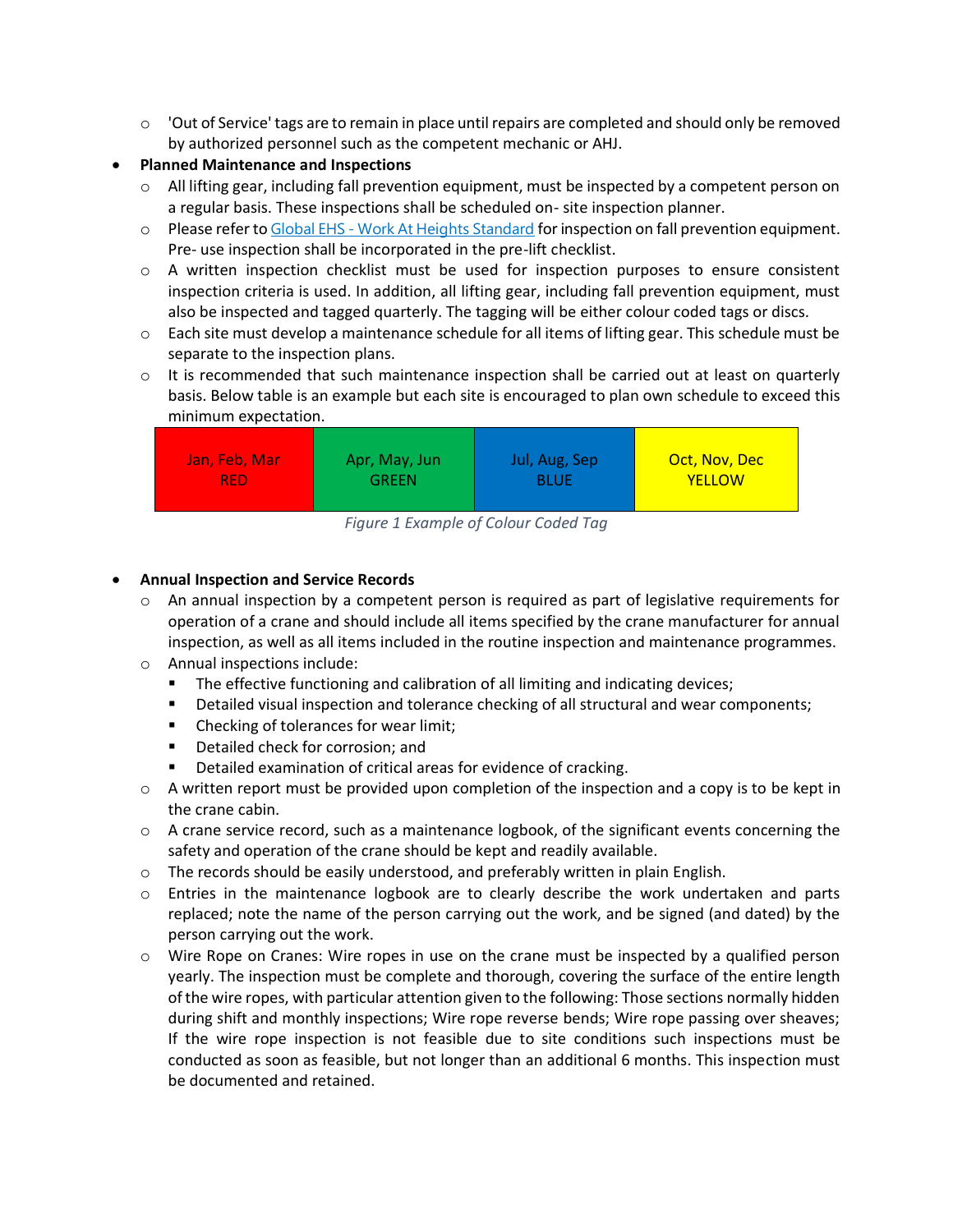- $\circ$  Validation Process: Written/electronic documentation of inspection by the AHJ in the past 12 months.
- o Annual Lifting Appliance and Lifting Gears Inspection
	- **E** All lifting appliances and gears are to be inspected by a competent person as per local legislations.
	- **■** If this is not specified in local legislations. Then owner of the lifting appliances and gears will be required to arrange for such inspection by a competent person at interval of not more than 12 months.
	- Load test should be carried out as per requirement stated in local legislations.
	- Validation Process: Written/electronic documentation of inspection, testing, by the AHJ in the past 12 months.

#### <span id="page-11-0"></span>6.1.10 Rigging Supply

The Crane Contractor company will supply rigging, unless otherwise specified in the contract.

#### <span id="page-11-1"></span>6.1.11 Rigging Inspection Requirements

Riggers trained and qualified in accordance with local regulations and the crane operator will visually inspect all rigging before each lift to ensure it is in satisfactory working condition and is appropriate for the cargo and lift. Micron team members assistance is not a substitute for the contractor crane operator or rigger to inspect the rigging. Before commencing the lift, the contractor crane operator must approve all rigging operations.

#### <span id="page-11-2"></span>6.1.12 Boom Location/ Need for Evacuation

Where the swing of the boom extends over an occupied building or other occupied areas, the affected areas must be evacuated, and blocked from reentry by Micron personnel who are managing and coordinating the lifting operation.

At the discretion of the Safety department, and after discussion with trained Micron team members, an exception may be granted where the weight and size of the load are determined to be so light, and of such a size that it would not cause damage to the roof (if the load is displaced). In addition, potential hazards from the crane itself will be considered.

It is the responsibility of the Micron Facilities team or Micron Construction Project Manager or designee to notify Micron Employees of the event and associated hazards and appropriate safety measures implemented for the crane lift task.

The Micron Facilities team or the Micron Construction Project Manager or designee is responsible for clearing Micron team members who occupy areas within Micron Buildings or other work areas where the sweep of the crane boom may be directly overhead when required for significant crane lifts.

#### <span id="page-11-3"></span>6.2 Training

No person will perform any crane work, or use or operate any industrial lifting equipment unless they have the required certificates of competency. Lifting Director/Supervisor must ensure that all lifting activities are undertaken only by those workers who are trained, licensed and competent to do so.

#### <span id="page-11-4"></span>6.2.1 Training Requirements

#### • **Lifting Director or Supervisor**

o The Lifting Director or Supervisor shall hold a current Certificate of Competency and have sound knowledge of the following: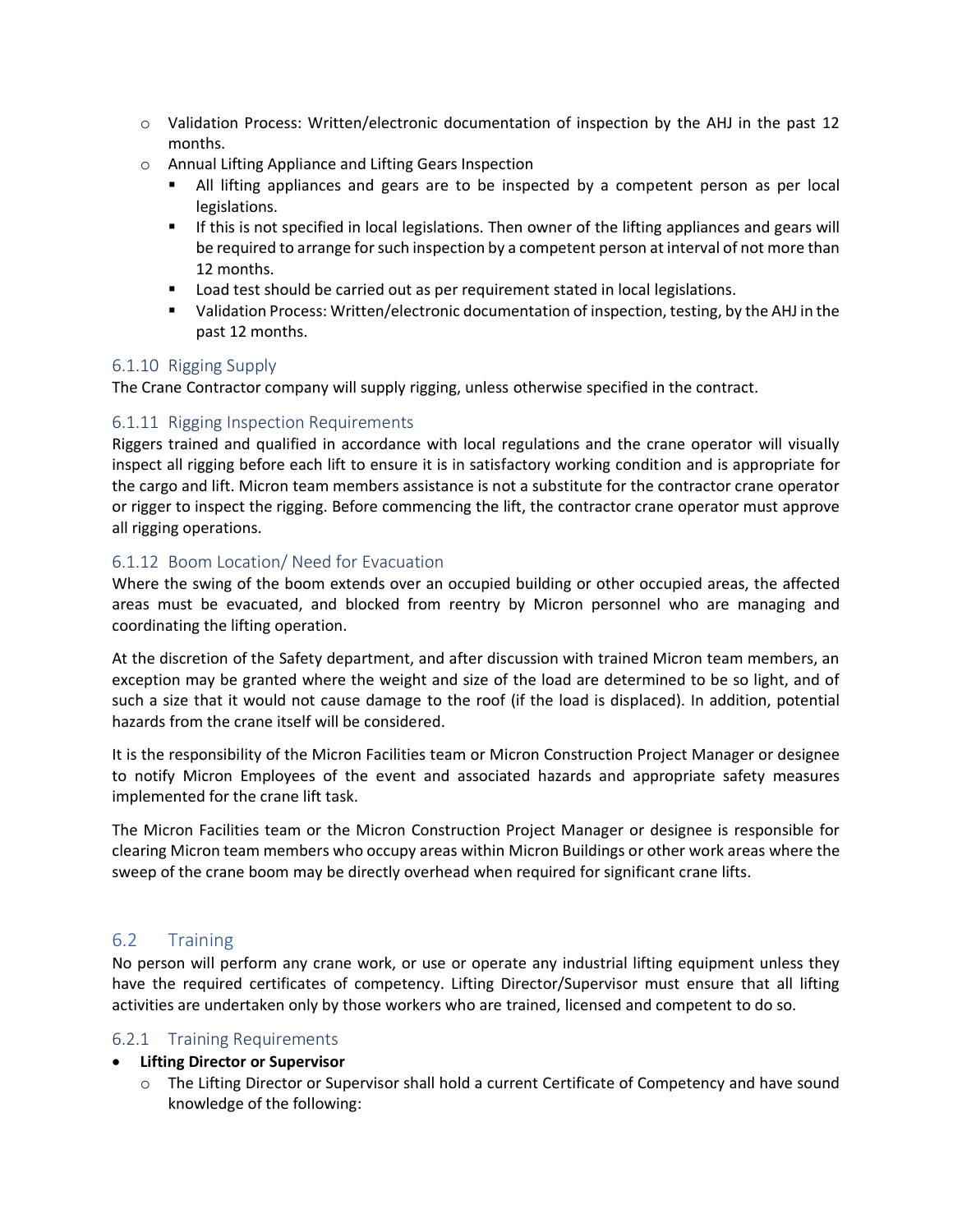- Legislative requirements for safe lifting operation,
- Duties of personnel involved in lifting operation,
- Safe work procedure and planning for safe lifting,
- Coordinating and supervising lifting operations involving mobile cranes, tower cranes and other lifting machines based on lifting plan
- Correct rigging methods, and
- Responding to lifting emergencies
- $\circ$  In the event of recognized competency training is not available, minimum requirement for Lift Director/Lifting Supervisor shall be a Qualified Rigger with not less than 5 years working experience.

#### • **Crane Operators**

- $\circ$  The operation of prescribed plant requires the operator to be the holder of a nationally accredited Certificate of Competency for that particular type of plant. Micron require that prior to the operation of any crane, the operator must provide a current Certificate of Competency specific to the type of crane being used.
- $\circ$  The primary role of the crane operator is to perform the function of the crane operation in a safe manner. If the crane operator has reason to believe that a lift may be dangerous or unsafe, the operator must refuse to proceed until the concern has been reported, relevant risks have been managed, and safe conditions have been confirmed.
- $\circ$  Crane operators must be competent to operate the crane and must be able to demonstrate knowledge of:
	- the particular model of crane to be operated, its characteristics, functions and limitations
	- **E** information in the crane's operating manual
	- the crane's load chart, including all notes and warnings, and how to calculate or determine the crane's actual net capacity in every possible configuration
	- proper inspection and maintenance procedures to be followed in accordance with the guidelines of the manufacturer and owner
	- **■** any workplace conditions that may affect crane operation, including the presence of overhead electric lines, nearby structures, cranes and concrete placement booms, and slinging techniques.
- $\circ$  Operators of mobile cranes are also required to hold the appropriate class of driver license (Heavy vehicle) before driving the crane on a road.
- **Rigger** 
	- $\circ$  It is a requirement that any person who undertakes rigging activities, including the setting up of winches, chain blocks, come-a-longs etc. or slings any load, is the holder of a current Certificate of Competency for rigging.
- **Signalmen**
	- $\circ$  It is a requirement that any person who undertakes signaling activities, is the holder of a current Certificate of Competency for signaling.

#### <span id="page-12-0"></span>6.3 Control Measures for Lifting Operations

#### <span id="page-12-1"></span>6.3.1 Determine Type of Lift

Each lift (or series of lifts) must be assessed to determine whether the lift constitutes a 'standard' or 'critical' lift on a case-by-case basis.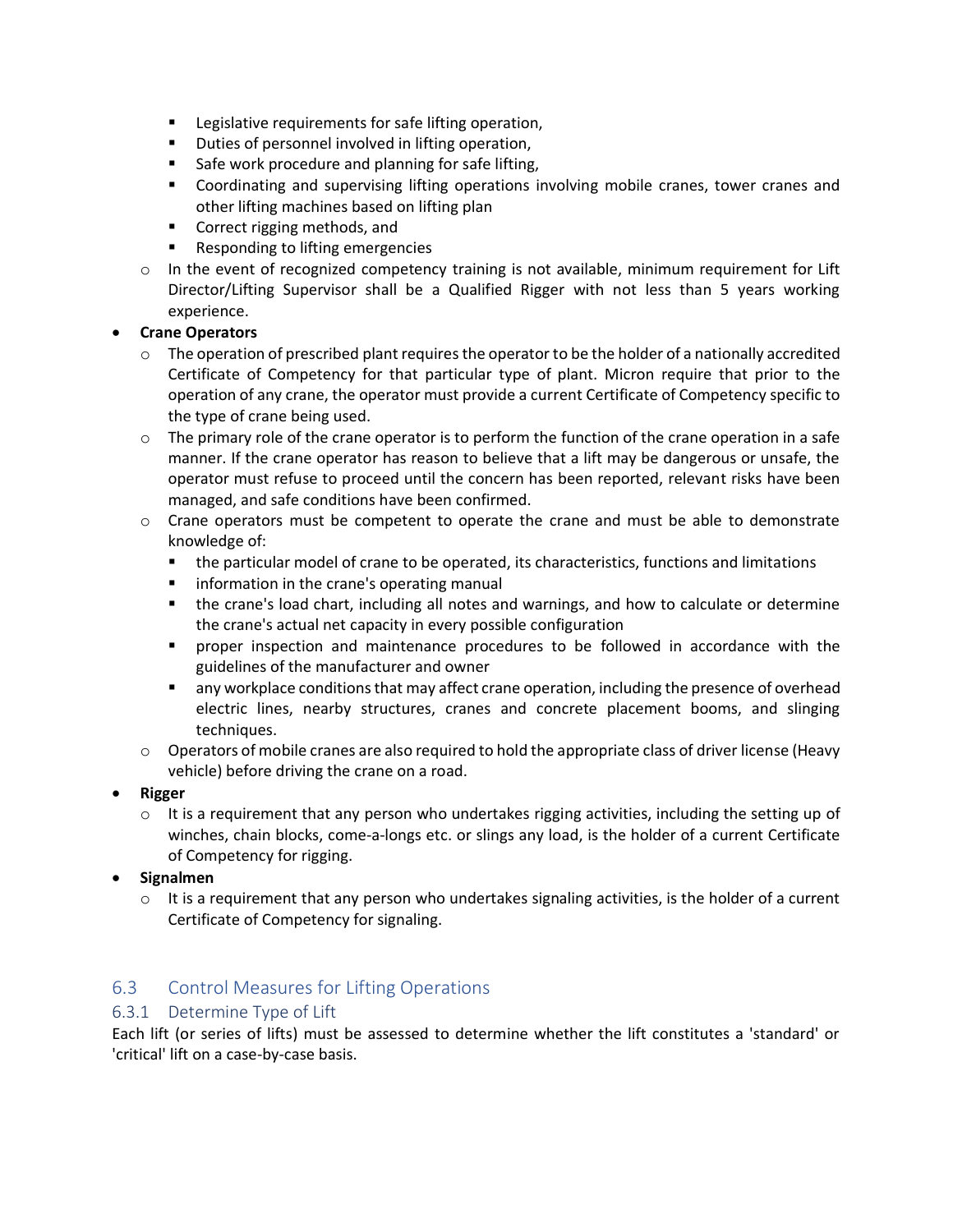#### <span id="page-13-0"></span>6.3.2 Operators Manual

The crane operator's manual is to be supplied with each crane. The manual must be kept on the crane at all times. The Crane Operator must read the Operators Manual prior to the initial operation of any crane and consult the Operators Manual when carrying out tasks such as boom make up, boom manual extension set-up and erection of fly's etc.

#### <span id="page-13-1"></span>6.3.3 Crane Logbook

Every crane must be provided with a Logbook. It is the operator's responsibility to complete entries into the Logbook daily and submit the daily pre- start sheet each week to the Lifting Director/ Supervisor.

#### <span id="page-13-2"></span>6.3.4 Load Charts

- Load charts, also called rated capacity charts, identify what a crane is able to lift safely. The load charts must include the information specified in must be metric units.
- Where the crane has one main load chart, this should be fixed in the operator's cabin in a clearly visible location.
- Where the crane has numerous load charts (e.g. for different boom and fly jib configurations), the charts should be kept in a book, folder or envelope in the operator's cabin.
- The lifting capacity of a crane is limited by:
	- o Structural strength when the working radius is small, and
	- o Stability when the working radius is greater.
- If a crane is overloaded in the structural area of the load chart, a structural or mechanical component of the crane may fail. However, if the crane is overloaded in the stability area of the load chart, the crane may overturn.
- The lifting capacities specified on a load chart must never be exceeded, except during testing of the crane by a competent person under controlled conditions.

#### <span id="page-13-3"></span>6.3.5 Communication

- A reliable method of signaling between the Lifting Director/ Supervisor, Crane Operator, Rigger and Signalmen is essential for safe crane operation. Failure to implement a reliable method of communication may lead to unsafe crane operations and contribute to injury to persons. The methods of communication that may be employed include:
	- o Hand signals (requires clear line of sight between Dogger and Crane Operator); and
	- o 2-way radios (where vision is impaired by structure).
- An effective means of communication is particularly important where:
	- o the crane operator cannot see the load
	- o the crane operator cannot see the load's landing area
	- o the crane operator cannot see the path of travel of the load or the crane
	- $\circ$  the crane operator is not in a position to make an accurate judgement of distance, and
	- o it is possible for the crane to come into contact with overhead power lines.
- Under above situation, crane operator shall always re-confirm instruction given by rigger/signalman each action so as to avoid miss-communication.

#### <span id="page-13-4"></span>6.3.6 Exclusion Zones

• Prior to the commencement of any significant lift, the Project or Construction Manager must notify (where applicable) all relevant persons who may be affected by the lift, closing of roads, access ways, work areas etc. (i.e. client, other contractors, etc.).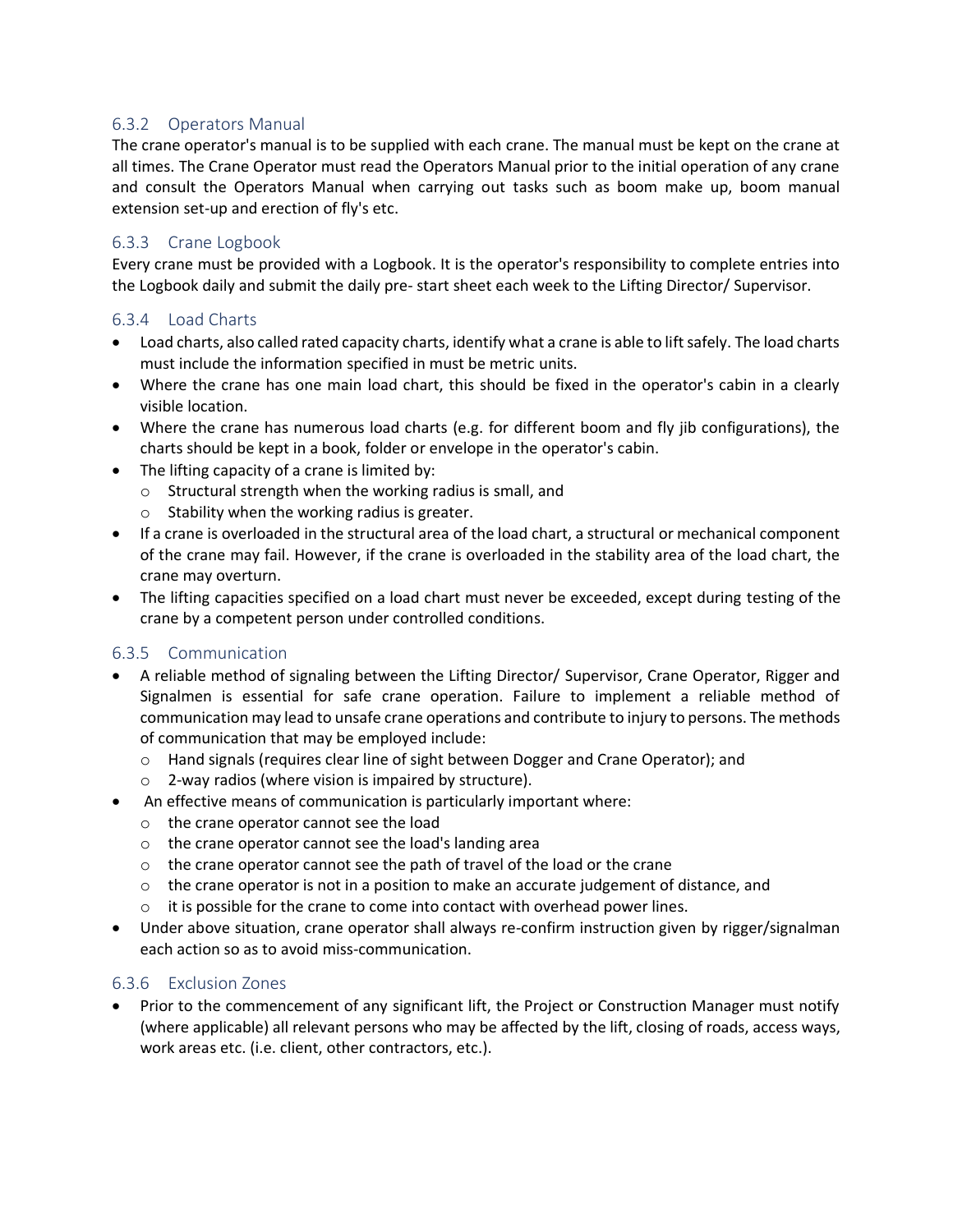- Exclusion zones must be established to ensure non-essential personnel are kept clear of the lift area. Exclusion zones will be established and recognizable by way of solid barricading, flagging and sign posting, or control personnel.
- The exclusion zone must be identified, installed and maintained prior to and throughout the lift. Once the lift is positioned and is undergoing consolidation, and deemed safe, the exclusion zone will be reestablished to the immediate area of the lift and all other affected work areas re-opened.
- Where the exclusion zone includes a public footpath or roadway closure, approval will be required from the relevant local authorities. Any operations requiring barricades and signs to be erected should meet local road traffic authority, local government authorities and relevant building or local laws.

#### <span id="page-14-0"></span>6.3.7 Overhead Power Lines

- Cranes should not be operated where any part of the crane or the crane's load could come within 10m of an overhead electric line. Local legislations shall be checked to ensure compliance.
- Comply with local legislations if it stipulated higher requirement
- A Safety Observer, a person other than the lifting crew, (or Spotter) shall be used when operating cranes or mobile plant in the vicinity of overhead electric lines.
- The Safety Observer is responsible for alerting workers, crane operators when approach distances may be about to be breached. The worker designated the responsibility of Safety Observer should have successfully completed specific training, so they are competent to observe the work and able to implement control measures in an emergency.
- In the event of space constrain, the following should be considered:
	- $\circ$  Carry a thorough JHA to determine additional control measures. For example, more tag-lines to control the load from swinging, or, re-pack materials into smaller packaging, etc.
	- o Implement additional control measures thoroughly.
	- $\circ$  Consult local power bureau to find out the possibility of de-energize the overhead power line.

#### <span id="page-14-1"></span>6.3.8 Weather Conditions

- Strong winds and adverse weather conditions impose additional loads on a crane and affect the crane's stability. Crane manufacturer's will generally only specify a maximum permissible wind speed for crane operation.
- Where wind speeds exceed the maximum figure stated by the crane manufacturer, crane operations should cease.
- In order to ensure the stability of a mobile crane in windy conditions, the following factors should be addressed:
	- $\circ$  The maximum wind speed that the crane may be operated in is generally, 10m/s or 36km/h irrespective of the size of the load unless otherwise specified by the manufacturer.
	- $\circ$  The wind will have a greater effect on the crane stability and the potential application of a side load on the crane's boom where the crane is working at close to its rated capacity.
	- $\circ$  A competent person should provide written advice on safe lifting conditions (WMS/JHA) where the lift is a non-standard lift, involving a suspended load or large surface area.
	- o Anemometers should be attached to cranes or where these are not fitted, handheld wind speed meters should be provided. The provision of anemometers on cranes is mandatory for tower cranes where the maximum rated capacity of the crane is 100 tons or greater. Wind meters should be used at all times where practical.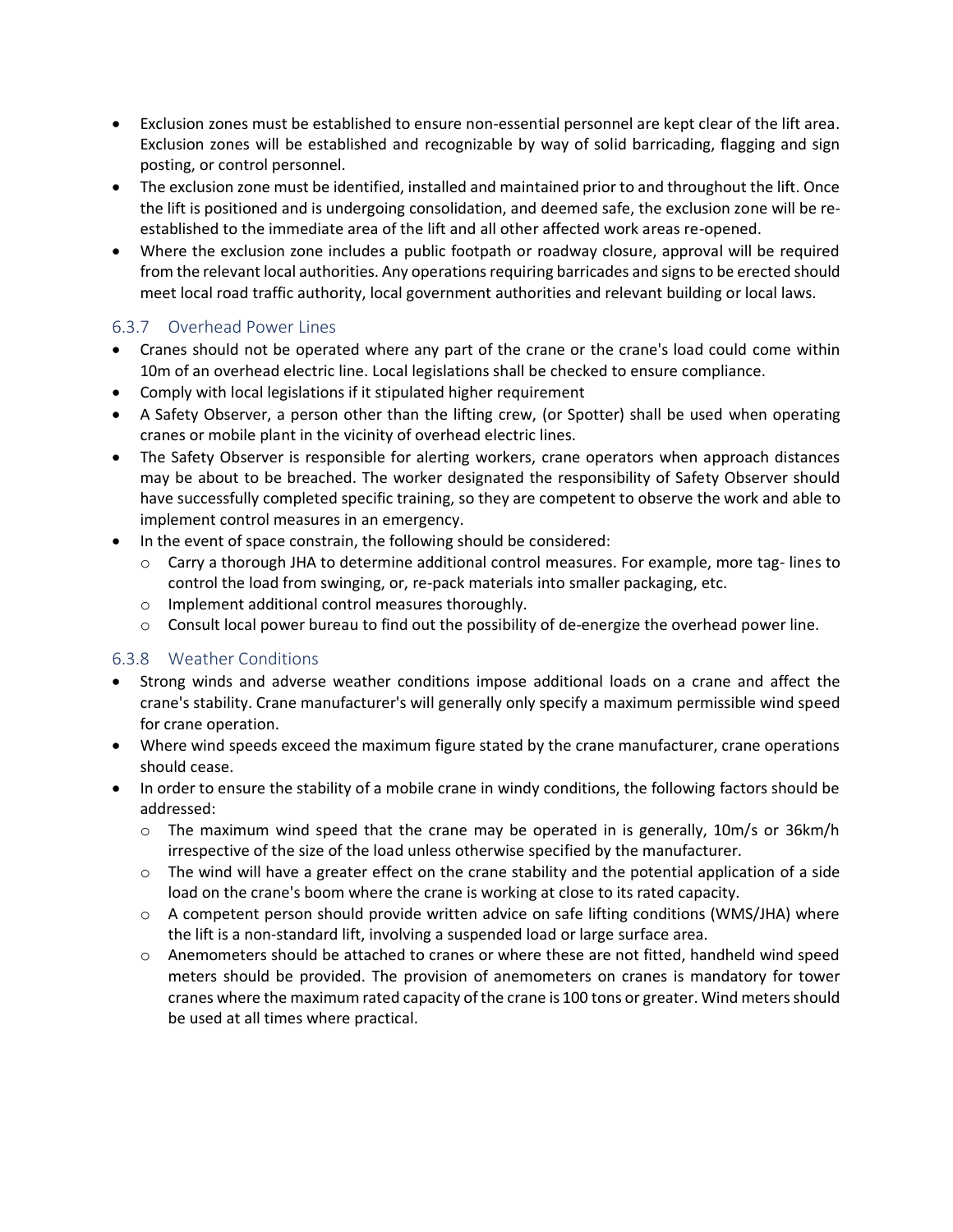#### <span id="page-15-0"></span>6.4 Subcontractor and Hire Cranes

All subcontractor and hire cranes used at a Micron's worksites are subjected to the requirements of this procedure. The Project or Construction Manager must ensure that:

- Subcontractors and hire companies that use cranes in any of the Micron's sites are conversant with the requirements of this procedure and comply with all requirements whilst at the workplace.
- Companies supplying cranes for site work are informed that cranes will be inspected and must comply with all criteria of the inspection check list prior to being allowed to commence work.
- Where subcontractors are engaged to undertake work, the requirements of this procedure must be included in Subcontract Agreements and Purchase Requisitions.
- Contractors must ensure all cranes under their direct or indirect control are registered and certified according to state law or other prescribed requirements, and that all crane drivers and operators hold a current valid certificate and/or license to operate that particular crane.

#### <span id="page-15-1"></span>6.5 Crane Set- Up

Cranes must be set up in a level and stable condition. Where crawler cranes are used, consideration must be given to ground bearing pressures, and the use of heavy- duty mats under the tracks. When setting up a crane consideration must also be given to the following:

- Type and compaction of the soil
- Underground services
- Clearance from buildings and structures
- Overhead electrical wires
- Personnel access routes to workplaces

Factors that will affect the ability of the ground to provide adequate support include the following:

- The presence of water, including when it is mixed with the soil as mud, and where it is present under the surface.
- The type of ground (e.g. clay, sand, rock or a mixture of these).
- Backfilled ground that was previously an excavation or trench.
- Cavities or penetrations in the ground that have been covered but still exist.
- Continued operation of the crane in one location.

Where cranes are set up on outriggers, it is mandatory that timber or steel plate sections are placed under the outrigger foot pads to increase the foot pad surface area and decrease the point ground bearing pressure.

Different ground types will have different ground bearing capacities. Generally, harder ground, such as rock, is capable of withstanding higher ground pressures than softer ground, such as dry sand. Where the ground consists of a combination of ground types, the poorer ground type should be used for determining the maximum ground pressure that can be applied to the ground when the crane is set up on outriggers.

The following table identifies the maximum permissible ground pressure according to the ground type. This may vary for different sites, in such cases the Project Manager or Construction Manager is required to determine a suitable the Permissible Ground Pressure for the ground type.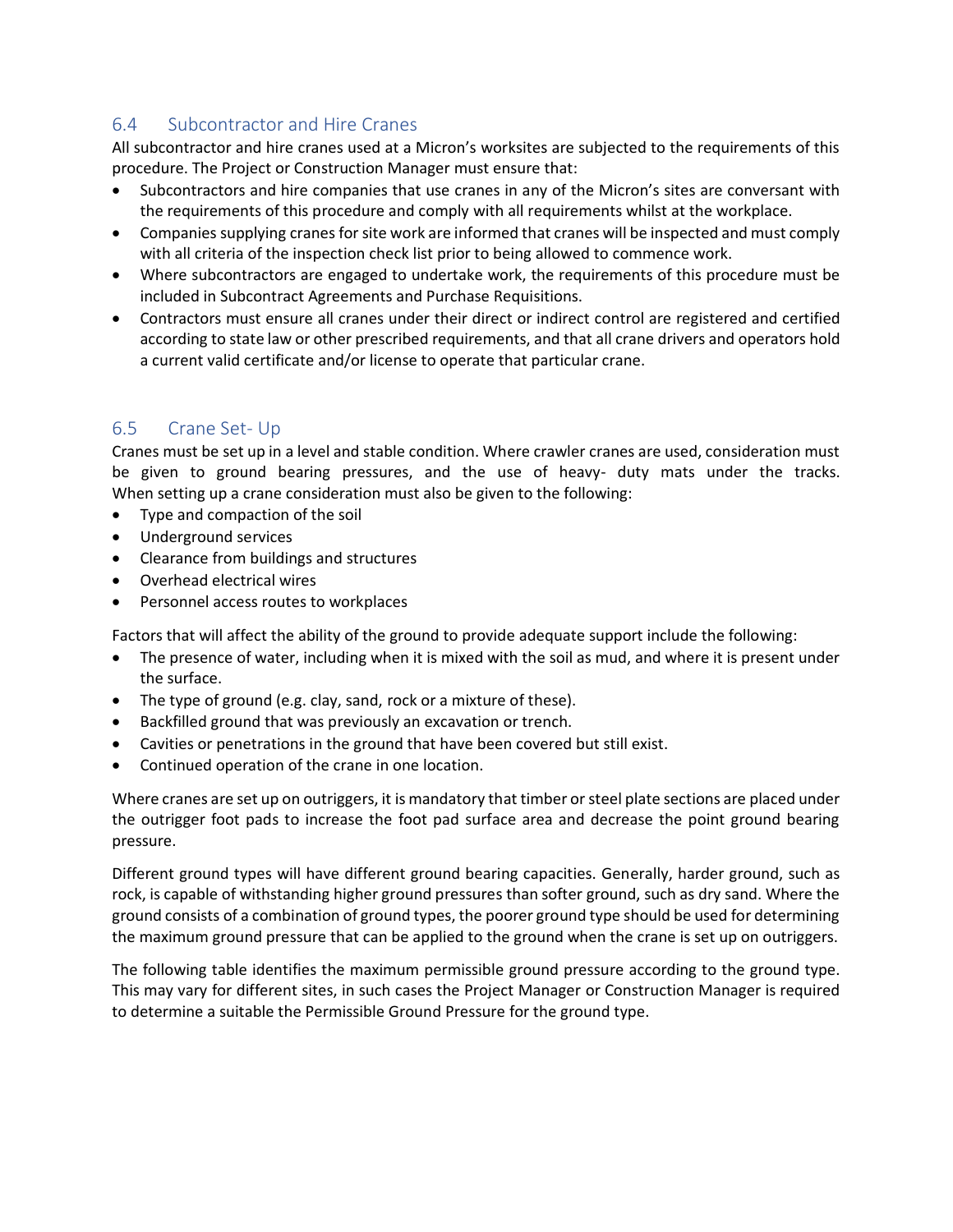<span id="page-16-2"></span>

| <b>Ground Type</b>                     | <b>Maximum Permissible Ground Pressure, Pmax</b><br>(Tons per m2) |
|----------------------------------------|-------------------------------------------------------------------|
| <b>Hard rock</b>                       | 200                                                               |
| Shale rock and sandstone               | 80                                                                |
| Compacted gravel (with up to 20% sand) | 40                                                                |
| <b>Asphalt</b>                         | 20                                                                |
| <b>Compacted sand</b>                  | 20                                                                |
| Stiff clay (dry)                       | 20                                                                |
| Soft clay (dry)                        | 10                                                                |
| Loose sand                             | 10                                                                |
| Wet clay                               | Less than 10                                                      |

#### *Table 1 Maximum Permissible Ground Pressure for Different Ground Types*

In the event that a crane is to be set up close to excavations or trenches, there may be an increased risk of the sides of the excavation or trench wall collapsing, causing the crane to overturn. This risk increases with softer ground, and the presence of groundwater. Additionally, the risk of collapse is greater for vertical cuts in the excavation wall in comparison to walls that have been battered back at an angle.

The presence of 'slippery back', where there is a naturally occurring slip plain such as a fracture in the ground, can also increase the risk of excavation or trench collapse.

The following principles should be applied when setting up mobile cranes near excavations:

- Where the ground is compact and non-friable (i.e. not crumbling), the distance of any part of the crane support timbers from the excavation should be at least equal to the depth of the excavation (1:1 rule) e.g. for a three meters deep trench in compact ground, the outrigger timbers or pads should be a horizontal distance of at least three meters away from the closest edge of the trench wall.
- Where the ground is loose or backfilled (i.e. crumbling), the distance of any part of the crane support timbers from the excavation should be at least twice the depth of the excavation (2:1 rule) e.g. for a 3m deep trench in backfilled ground, the outrigger timbers or pads should be a horizontal distance of at least six meters away from the closest face of the trench wall.
- When there is a space constrain to meet above requirement, the following should be considered:
	- o Condition of the soil.
	- o Strength and type of shoring.
	- o Above two points may require certification by a professional engineer.
	- o Carry out a thorough JHA to identify additional control measures.

These and any other items shall be identified, and the proposed control measures detailed, in the WMS & JHA for the activity.

#### <span id="page-16-0"></span>6.6 Crane Safety Systems

#### <span id="page-16-1"></span>6.6.1 Access to Crane

Mobile cranes must be fitted with safe means of access that allow the crane operator to safely access the crane cabin and other frequently accessed areas of the crane.

Safe access includes the provision of:

- Ladders
- Footholds
- Steps
- Grab rails.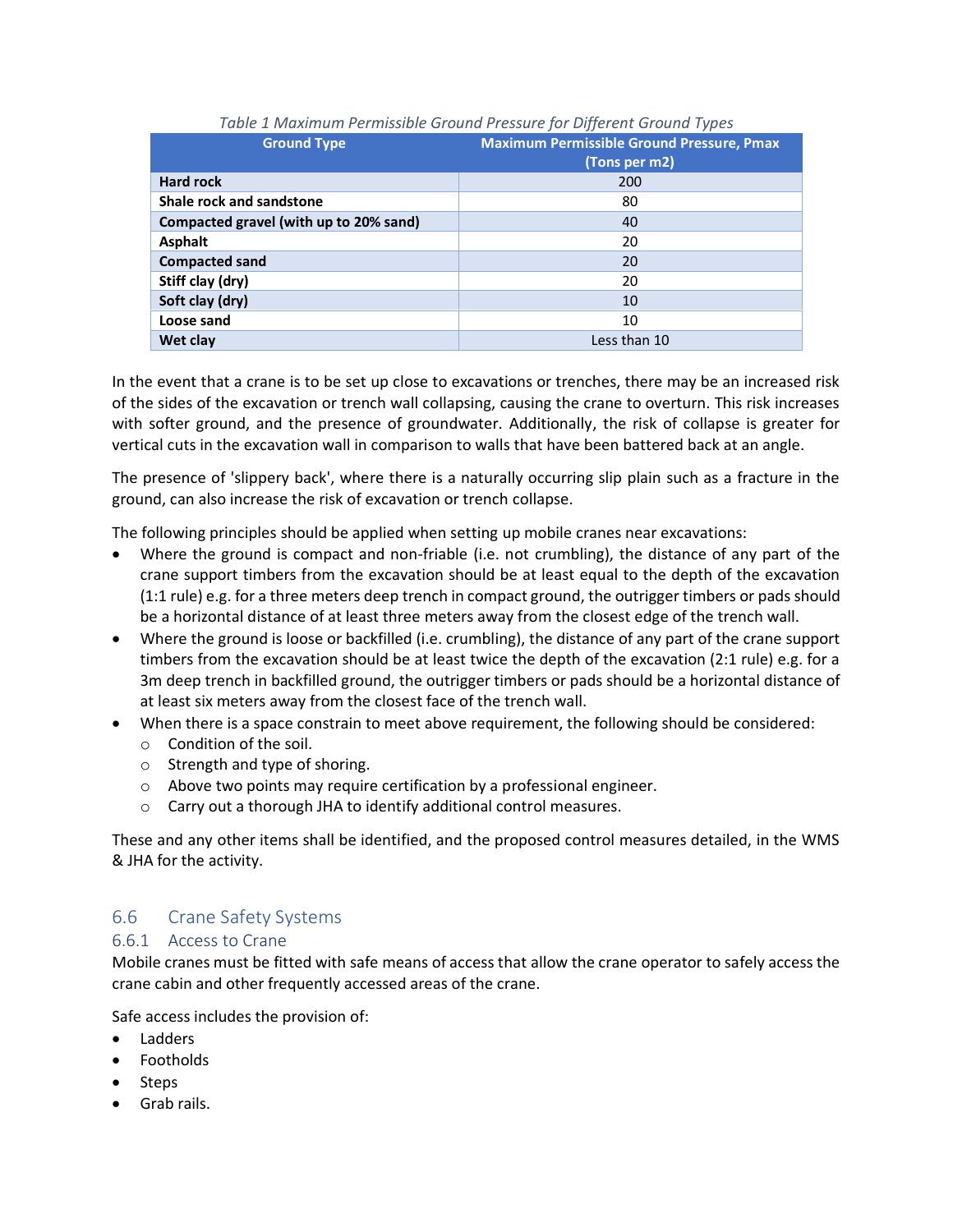Access provisions provided by the crane manufacturer should not be removed or modified unless a qualified person (e.g. an ergonomist) specifies otherwise.

Where there is a risk of slips, trips and falls, the walking surfaces should be coated with an anti-slip product. Fall protection and fall arrest devices should be utilized whenever there is a potential for falls and when accessing booms and jibs.

#### <span id="page-17-0"></span>6.6.2 Limiting and Indicating Devices

Limiting and indicating devices must be fitted to mobile cranes as required by manufacturer and local regulatory requirements: Cranes, hoists and winches – Mobile cranes, unless otherwise required by State and Territory legislation. The purpose of limiting devices is to stop a specific crane motion before the crane moves out of its limits into an unsafe situation.

Indicating devices are used to visually or audibly warn the crane operator that the crane may be approaching its set limits or an unsafe situation. These devices may be used individually, or together, for specific crane motions.

#### <span id="page-17-1"></span>6.6.3 Capacity Limiters

A rated capacity limiter prevents overloading of the crane by stopping all relevant crane functions when an overload is detected.

Rated capacity means the maximum load that may be attached and handled by the crane, and may not include the weight of the hook block, falls of rope, slings and rigging hardware. The load to be raised must include the weight of all lifting appliances that are not permanently attached to the crane.

Rated capacity limiters must be provided on all mobile cranes manufactured since 2002 with a maximum safe working load of more than three tons.

#### <span id="page-17-2"></span>6.6.4 Motion Limiters

Motion limiting devices are used to prevent physical damage to the crane or part of the crane due to movement of the crane or part of the crane past its designed range of motion.

Motion limiting devices must be fitted to a mobile crane to prevent motion out of its service limits. These devices cause braking, including deceleration where appropriate and stopping, when the following extreme permissible positions have been reached:

- the highest position of the hook (this is generally known as 'anti-two block')
- the extreme permissible operating positions of the jib (luff limiter), and
- the end positions of horizontally telescoping or movable jibs.

#### <span id="page-17-3"></span>6.6.5 Working Radius

Working radius indicator displays the radius of the suspended load generally measured from the center of the slew ring. A radius indicator should be fitted on all mobile cranes that were originally designed with this feature.

#### <span id="page-17-4"></span>6.6.6 Load Indicator

Load indicators should be fitted to all mobile cranes with a maximum rated capacity of more than three tons. Load indicators measure and display the mass of the load being lifted. This indicator assists the crane operator to stay within the load chart and safe working limit of the crane. The load indicator should be capable of displaying the mass of the suspended load at all times.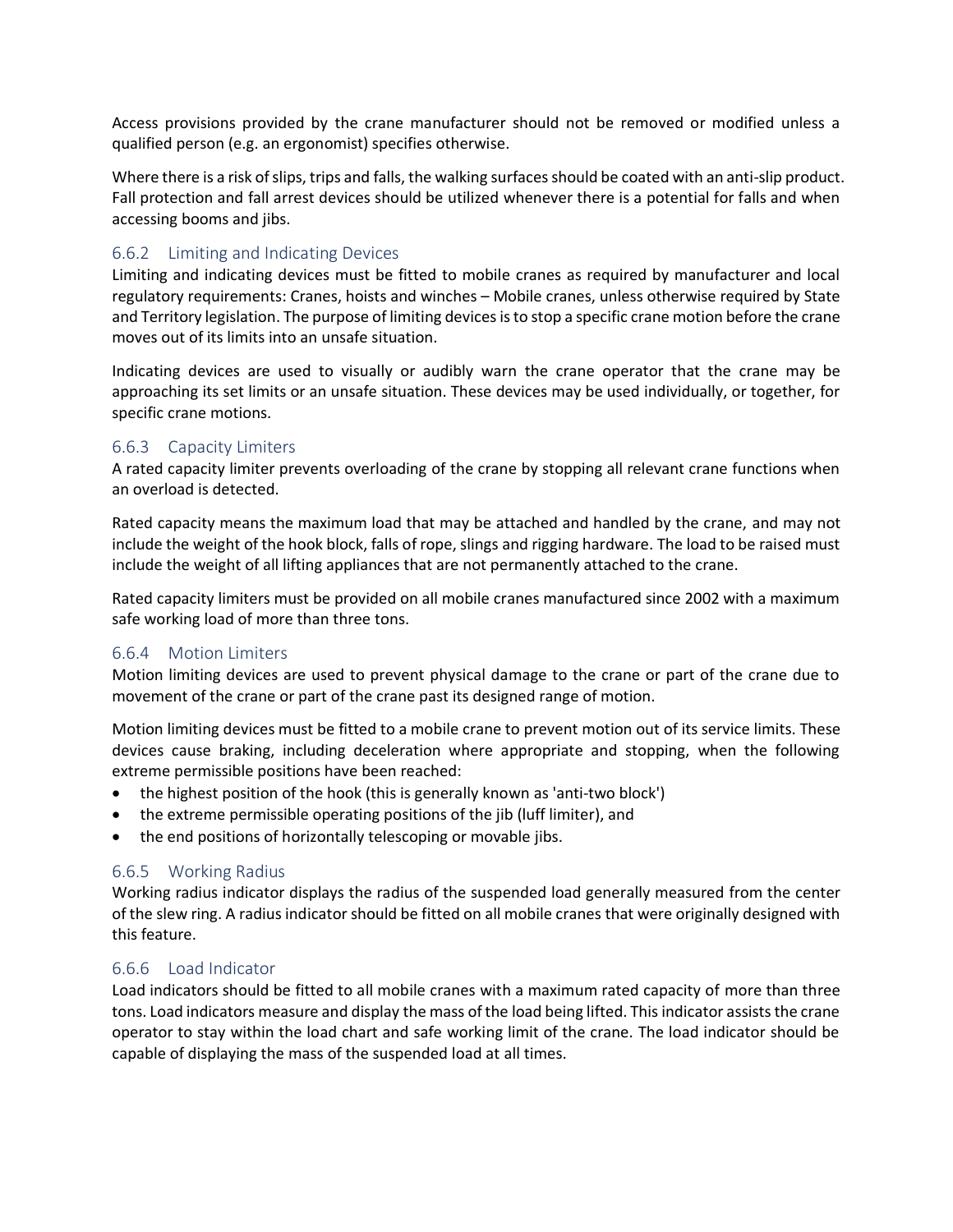#### <span id="page-18-0"></span>6.6.7 Safeguarding Overhead Power Lines Contact

There are a number of devices available that either assist in preventing contact with overhead power lines or reduce the degree of risk in the event of contact. These include tiger tails, hook-on flags and limiting or warning devices.

The use of tiger tails on power lines acts as a visual aid to highlight the location of the overhead power line. Only low voltage lines (under 1000 volts) can be continuously covered with tiger tails. Tiger tails do not insulate wires.

Limiting or warning devices may be used to prevent the crane boom or load from entering the exclusion zone, or to warn the crane operator before the boom enters the exclusion zone. If a limiting device is used, the system must be designed to 'fail-safe', or should generally meet a reliability level of Category 4 as defined under AS/NZS 4024:1503, ISO 13849-1:2006 and IEC/AS 62061:2005.

Regardless of whether safety devices are being used, the exclusion zone must not be encroached.

#### <span id="page-18-1"></span>6.7 Safe Lifting Practice

#### <span id="page-18-2"></span>6.7.1 Pre Lift Plan

Lifting should not take place unless the load charts are in the crane cabin. The load charts must be available to verify that the crane is not being overloaded.

In the event of adverse weather conditions, including heavy rains, crane operators are to conduct a risk assessment prior to proceeding with works.

Whenever lightening is visible or occurs within 5kms of any crane operations, all liftings are to cease until the threat has passed. Project Managers are to liaise with local authorities on approaching storm conditions before commencing any works.

Sites are recommended to install on-site lightning detection system, or purchase hand- held portable device for lightning detection.

Crane operators should recognize that dependent on the boom length, the wind speed may be greater at the height of the load compared to the wind speed at the height of the crane's cabin.

- Wind speed may be much greater above the ground level than next to the operator's cabin. The effect of wind gusts will have a different effect on the crane than a constant wind.
- If the operator believes it is unsafe to lift the load, written certification should be obtained from the crane manufacturer or an engineer prior to lifting taking place.

All lifting and hoisting operations shall be planned and documented with a written lift plan. The lift plan shall include the following at a minimum:

- Weight of the load
- Weight of the rigging
- Total weight of the gross load
- Calculation of percentage of crane capacity used during the lift
- Crane chart documenting the capacity of the crane in the configuration the crane will be used in
- Crane maximum radius for the lift in the configuration it will be used in
- List of lifting gears and supporting equipment to be used.
- Location the load will be lifted at, and the distance to the location the load will be set at.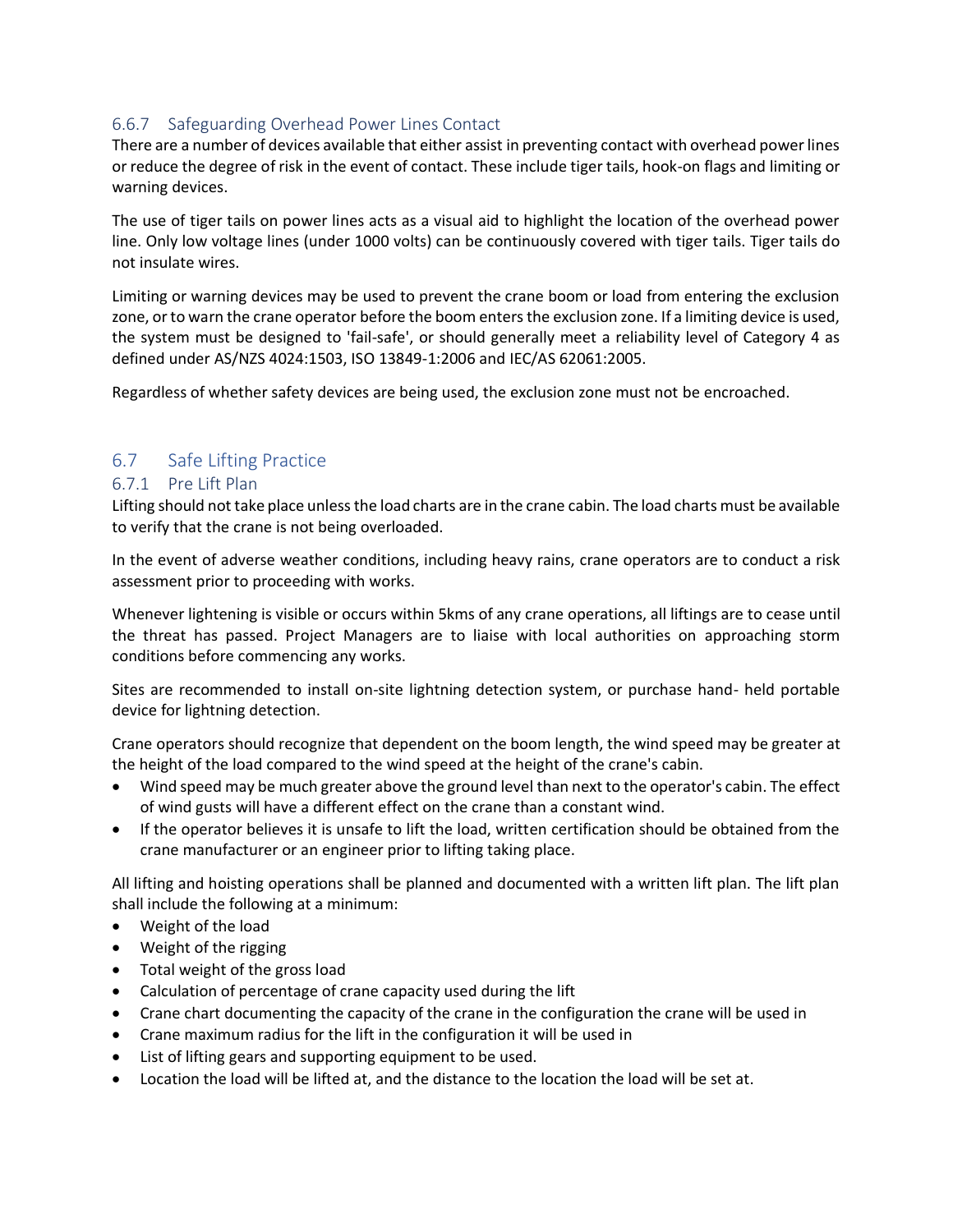- Work area has sufficient space for crane to extend all out-riggers fully, turning and swing without obstruction.
- Site layout plan

#### <span id="page-19-0"></span>6.7.2 Lifting Activity

The Lifting Director/Supervisor must:

- Check no unauthorized persons are present on the crane
- Inspect the area, including the ground condition
- Monitor the ground condition during repetitive crane lifts in one location
- Check each motion to be performed is safe and without risk, and
- Complete the daily inspection checklist, including filling out the crane logbook.

The Crane Operator should have full control of the crane during all lifting activities and **MUST NOT**:

- Supervise and/or direct a trainee rigger or signalmen; or
- Leave the crane operator controls unless in an emergency or after the following actions have been taken:
	- o Removed all loads and lifting slings from the hook or dedicated lifting device
	- o Raised the crane hook to a position where it is clear of other operations,
	- o Disabled all powered crane motions.

A rigger should be in control of the load from the time it is slung until it is securely placed in its final position and slings are removed. If a load is being controlled by more than one rigger, the different riggers must know what part of the lifting operation they are responsible for.

Before signaling the crane operator to raise a load, the rigger should ensure:

- Each lifting attachment, sling and shackle has a safe working load, or working load limit greater than or equal to that of the load. These attachments must be suitable for safely handling the load.
- The hoisting apparatus is correctly applied to the load and the crane hook.
- No part of the load is loose.
- The load is properly balanced.
- The load is not snagged.
- The load, when it is lifted, will not contact any object, dragged or constitute a hazard to any person
- All lifting equipment is fitted with the current quarterly coloured test tag.

#### <span id="page-19-1"></span>6.7.3 Critical Lift

A Critical Lift Plan is required for any of the following conditions. All critical lifts must be reviewed with the Micron EHS department and Project manager before the General contractor and crane contractor can perform the lift, and the critical lift plan must be submitted not less than 7 days in advance of the activity taking place. Any of the following are considered a Critical Lift:

- A lift that is greater than 70% of the rated capacity of the crane
- Hoisting personnel
- A lift over or near power lines
- A lift over a section of an occupied building.
- Hoisting hazardous materials
- Lifts made with more than one crane
- Lifts in which the center of gravity could change
- Lifts the operator believes should be considered critical
- Lifts made without the use of outriggers using rubber-tired load charts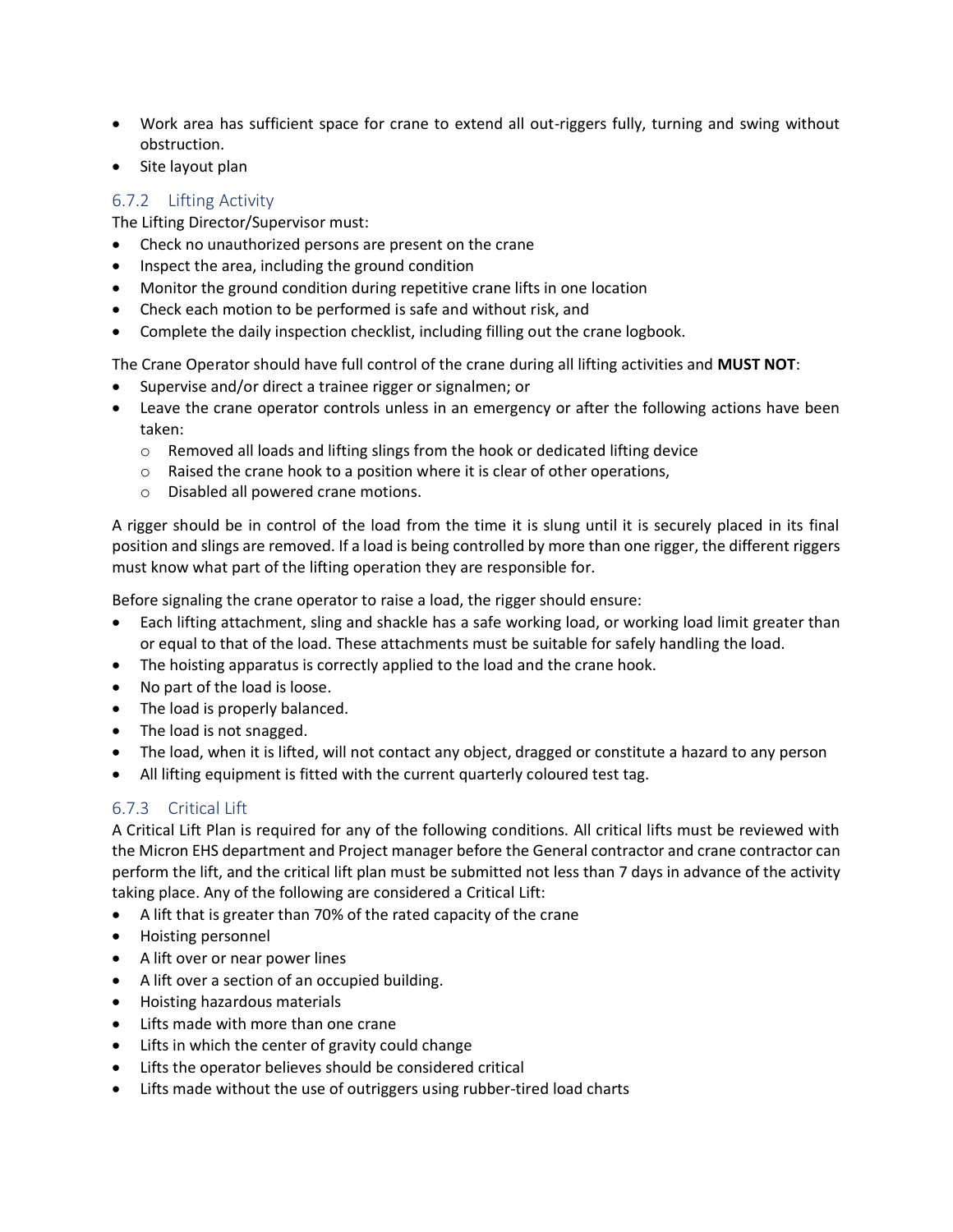- Lifts using more than one hoist line on one crane. This will only be allowed provided it is complying with requirement stipulated in 6.7.8
- Lifts involving non‐routine or technically difficult rigging arrangements

Critical Lift Plans shall be prepared by a qualified person when any of these issues are present. A JHA/RA shall be developed along with the Critical Lift Plan. The critical lift plan shall be developed in tandem with the Lift Director, Crane Operator, Qualified Rigger and Signalman.

Once the plan has been completed it shall be reviewed by all personnel involved in the lift prior to the lift itself.

#### <span id="page-20-0"></span>6.7.4 Communication Method

A dedicated radio frequency should be selected for the duration of the crane operations to prevent interference to or from other radio equipment being used in the vicinity of the crane.

Where radio communication is not or cannot be used, other forms of communication, such as hand signals and bell, buzzer and whistle signals should be used. These must be documented in the WMS.

The safe use of radio communication usually involves:

- The lifting crew performing an operating safety check to ensure the radios are performing satisfactorily, and a fully charged battery and spares are available.
- Ensuring the lifting crew is familiar with the specific procedures for using radio communications
- Adopting a constant talk method between radio users so that all involved people are aware of the progress of the lifting operations at all times, and
- Ensuring the crane operator normally takes radio instructions from one person only.
- Work must stop immediately if there is a loss of radio communication.
- Mobile phones must not be used for directing mobile crane operations.

#### <span id="page-20-1"></span>6.7.5 Crane Movement

The following requirements are mandatory when moving cranes around sites:

- Chains must be removed or secured to prevent excessive movement or displacement
- Hook blocks must be (preferably) secured to the crane body by chains or wire rope to prevent excessive movement and potential damage to boom lacings.

Where it is impractical to secure the hook blocks, the hook blocks will be lowered to a position that the movement of the crane will not allow the hook block to contact the boom. In some tractor cranes the block may be held fast against the boom head.

#### <span id="page-20-2"></span>6.7.6 Free Fall Load

Under no circumstances can any load be lowered by the disengagement of the winch clutches and controlled by brake pressure (free fall). All loads must be lowered by means of a power lowering or positively engaged drive down system.

For specified operation such as drop hammer for piling, the machine shall be strictly operated as per manufacturers manual.

#### <span id="page-20-3"></span>6.7.7 Overhead Lifting

Where a crane lifts a load that may travel over the top of other workers that are not protected by suitable overhead protection, it is the responsibility of the Rigger directing the crane lift to notify workers in the load path of the impending lift.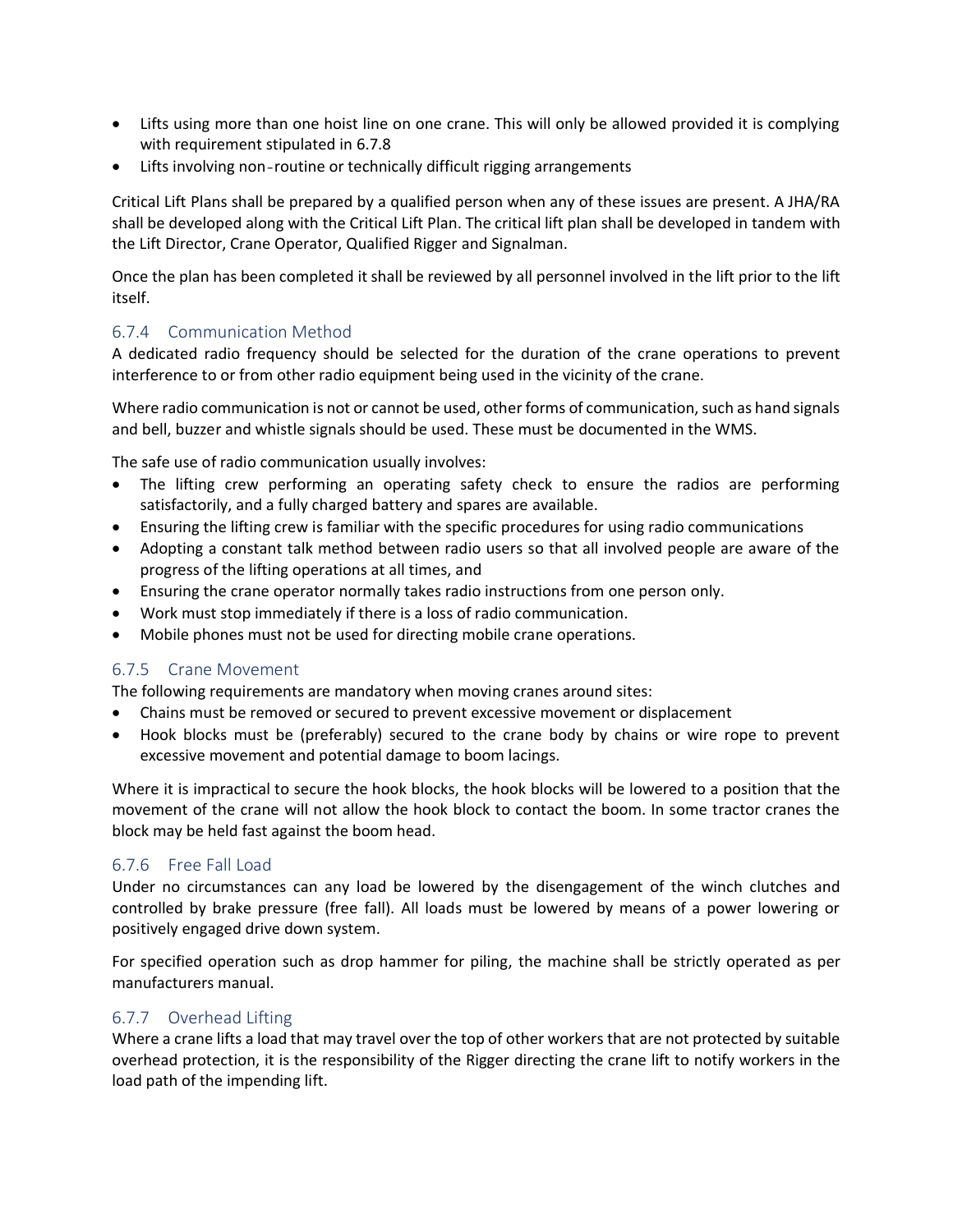It is the responsibility of the workers to remove themselves from the load path until such time as the load has passed overhead or is landed or secured into position.

Where cranes are working in the vicinity of access routes or work areas (for example, site office, container store), and there is a potential for a load to pass over these areas, it shall be the duty of Lift Director/Lifting Supervisor to coordinate with relevant parties and evaluate such work areas for the Lift to be executed safely.

#### <span id="page-21-0"></span>6.7.8 Using Two Hook for Lift

Cranes must not lift on two hooks at the same time unless:

- A risk assessment has been undertaken.
- There is written confirmation from the crane manufacturer that the lifting method is within the design criteria of the crane and does not compromise the safety or integrity of the crane.
- Specified load chart for using two hooks is available in the operating manual.

#### <span id="page-21-1"></span>6.7.9 Christmas Treeing (Christmas Tree Lifting Method)

- Christmas Treeing, or generally known as Christmas Tree lifting method will not be allowed
- This will be strictly prohibited as nobody should be working under load suspended by crane.

#### <span id="page-21-2"></span>6.8 Rigging

#### <span id="page-21-3"></span>6.8.1 Fall Prevention and Protection

Where rigging/slinging activities are to be carried out where there is potential to a fall from a height, fall prevention, protection, and or restraint, equipment must be utilized.

All personnel who are required to use fall protection equipment will be trained by a competent person in its correct selection, use and maintenance before commencing work.

#### <span id="page-21-4"></span>6.8.2 Making Safe

Prior to the end of a shift or where there is a potential for inclement weather, riggers must ensure that all structures, vessels, plant equipment etc. are adequately braced stayed or secured to prevent damage, displacement distortion or undue stresses being placed on these parts.

#### <span id="page-21-5"></span>6.8.3 Safe Access & Egress

Where riggers are required to work in elevated areas, approved access and egress must be provided, and used at all times by the rigger. The climbing of columns, lowering on ropes or swinging on slings or chain falls is prohibited.

Prohibited actions also include:

- Climbing columns
- Lowering on ropes
- Swinging on slings or chain falls
- Stepping onto suspended loads
- Walking under a suspended load

Persons found to be engaged in these or other unacceptable and unsafe practices will be subject to the disciplinary process up to and including termination.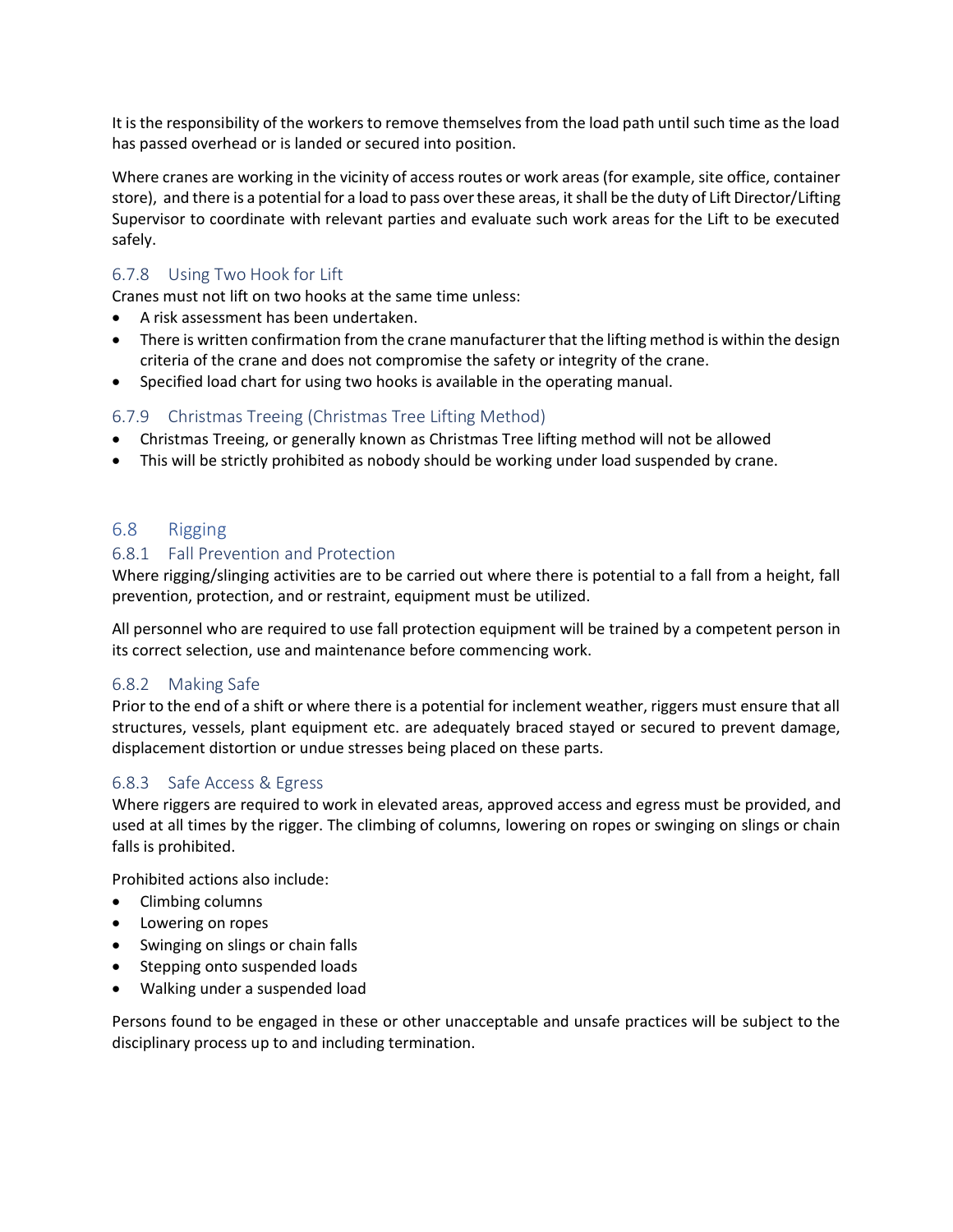#### <span id="page-22-0"></span>6.8.4 Warning Signs and Barricades

Where riggers are working overhead, installing or moving plant or equipment, erecting structures, carrying out lifting operations; or where there is a potential for other personnel to sustain injury from these or other activities being undertaken by the rigger, then barricades and signage must be installed and maintained.

#### <span id="page-22-1"></span>6.8.5 Dropped Objects

Equipment such as hand tools, bolts, bracing gear etc. must not be stacked, stored or left on a structure unless adequately secured to prevent displacement or falling to lower levels due to inclement weather, plant or equipment vibration or contact with the structure. In compliance with sound housekeeping and hazard prevention practices good housekeeping at all times is paramount with bolts and small items to be stored in containers.

Where due to working or environmental conditions there is a possibly for hand tools, gear etc. to be dropped, wrist lanyards, ropes or other means will be used as a restraint.

#### <span id="page-22-2"></span>6.8.6 Tag Lines

A 16mm diameter tag lines will be used on all loads lifted to safely control and position the load and to ensure that the Rigger is not in the 'Line of Fire' if the lifting equipment fails or the load moves or is displaced.

Care shall be taken by the rigger as well as the operator to prevent the tag line from being entangled on to structures e.g. scaffold, rebar, etc.

#### <span id="page-22-3"></span>6.8.7 Shepherd's Hook

An ergonomically designed shepherds hook must be provided to riggers to ensure the tag lines can be safely retrieved by the riggers without having to place themselves in the 'Line of Fire'.

#### <span id="page-22-4"></span>6.9 Lifting Gear

#### <span id="page-22-5"></span>6.9.1 Hire or Purchase

When purchasing lifting gear, the purchase requisition must contain full details of the type of lifting gear required, its intended use, and any adverse conditions where the lifting gear may be used (i.e. in the vicinity of extreme heat).

When hiring lifting gear, the Project or Construction Manager must ensure that, prior to use, current test certification and other appropriate documentation have been provided by the hire company, irrespective of the period of hire. Any test certificates must be verified by the Lifting Director/Supervisor prior to the lifting gear being used.

All hired lifting gears must also be marked with the SWL and provided with an individual identification number.

#### <span id="page-22-6"></span>6.9.2 Repair or Modification

No modifications or repairs to lifting gear will be undertaken without appropriate design, testing and certification, including proof loading by AHJ approved service provider.

All records of the engineering approvals, specifications and proof loads test certificates be kept in accordance with the relevant Quality Management Plan.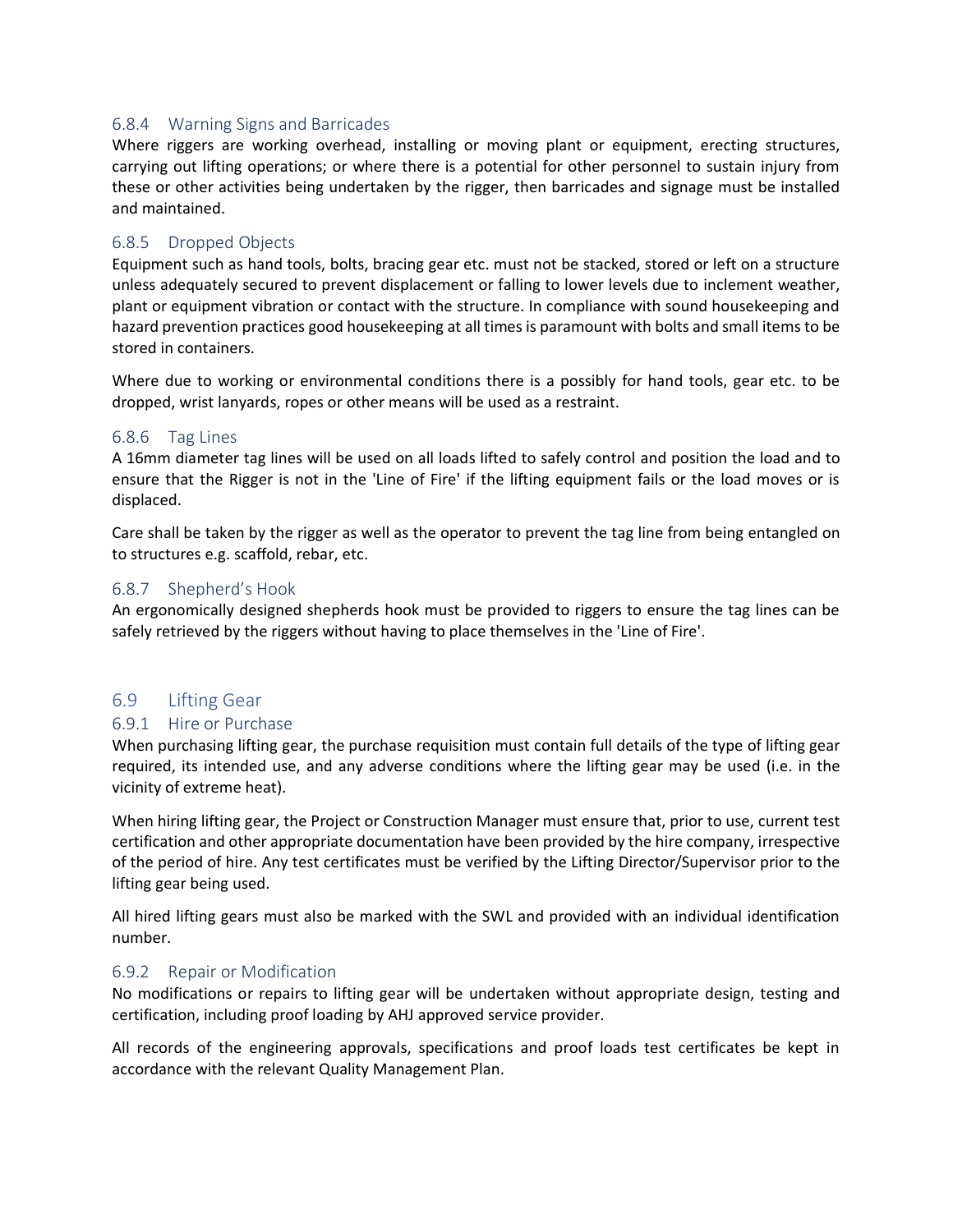#### <span id="page-23-0"></span>6.9.3 Lifting Gear Failure

All incidents of failure of any lifting gear must be reported immediately to the Project or Construction Manager and will be treated as a significant incident which requires a detailed 8D report.

#### <span id="page-23-1"></span>6.10 Notification and Coordination

#### <span id="page-23-2"></span>6.10.1 Notification of Micron EHS Department/Crane Arrival

When it concerns crane operation within Micron occupied operating facility in which Micron owns the direct management of crane operations, the Facilities Manager, Micron Project Manager or designee must notify the Micron EHS Department one day beforehand that a crane will be arriving on site and will require support. The EHS Department will be on the distribution list for all crane operation notifications and will periodically monitor events as necessary to ensure compliance with this procedure.

#### <span id="page-23-3"></span>6.10.2 Notification of General Contractor EHS Department/Crane Arrival

As for construction activities that are managed by a General Contractor, the General Contractor must notify the GC EHS personnel at the time a crane arrives onsite and require support.

#### <span id="page-23-4"></span>6.10.3 Reporting Mechanical and Security Issues

The Facilities Manager, Construction Project Manager or designee will coordinate with site EHS and Security for any mechanical and security related issues to be considered prior to the crane operations beginning.

#### <span id="page-23-5"></span>6.10.4 Emergency Procedure

In the event of a mishap where team members or property may be at risk, contact Site ERT/EHS and the Facilities Manager or Micron Construction Project Manager.

If a crane was required to evacuate an injured person from elevated area, the Lift Director shall work with the rigger to ensure that lift was being execute safely without any potential second injury inflicted to the injured.

At remote locations, away from the main facility, the appropriate emergency agency must be notified as indicated in the site emergency procedures.

#### <span id="page-23-6"></span>6.10.5 Shutdown

After completion of crane operations, the contractor will ensure the crane is returned to a transportable condition and properly secured for movement from the Micron site.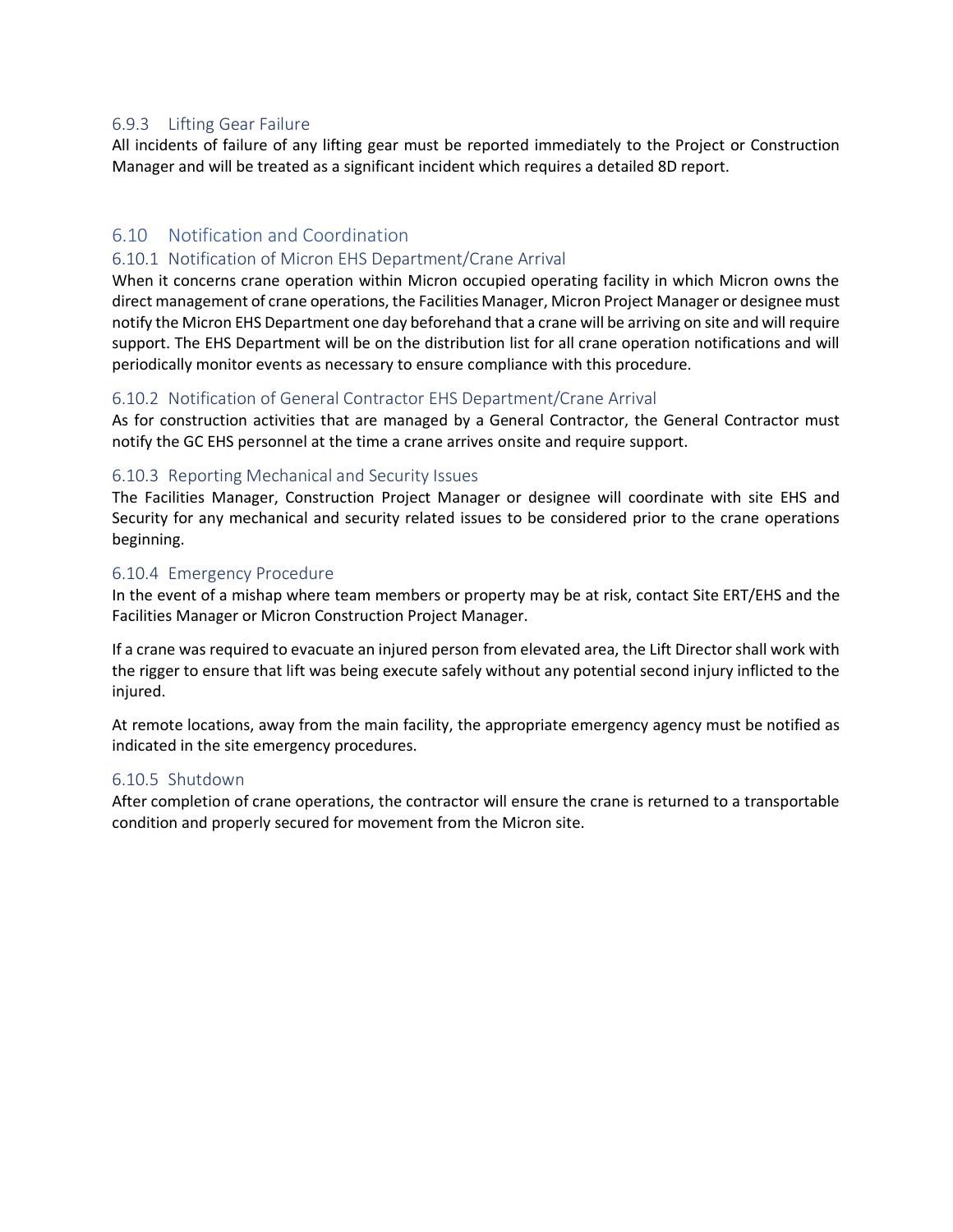## <span id="page-24-0"></span>7 Appendices

Below are samples of some checklists and forms.

Each site is encouraged to use these documents to develop own format which is most suitable for each operation.

- Pre- Lift Checklist
- Register of Lifting Gear
- Register of Rigging Equipment
- Lifting Gear and Rigging Equipment Inspection Checklist
- Mobile Crane Inspection Checklist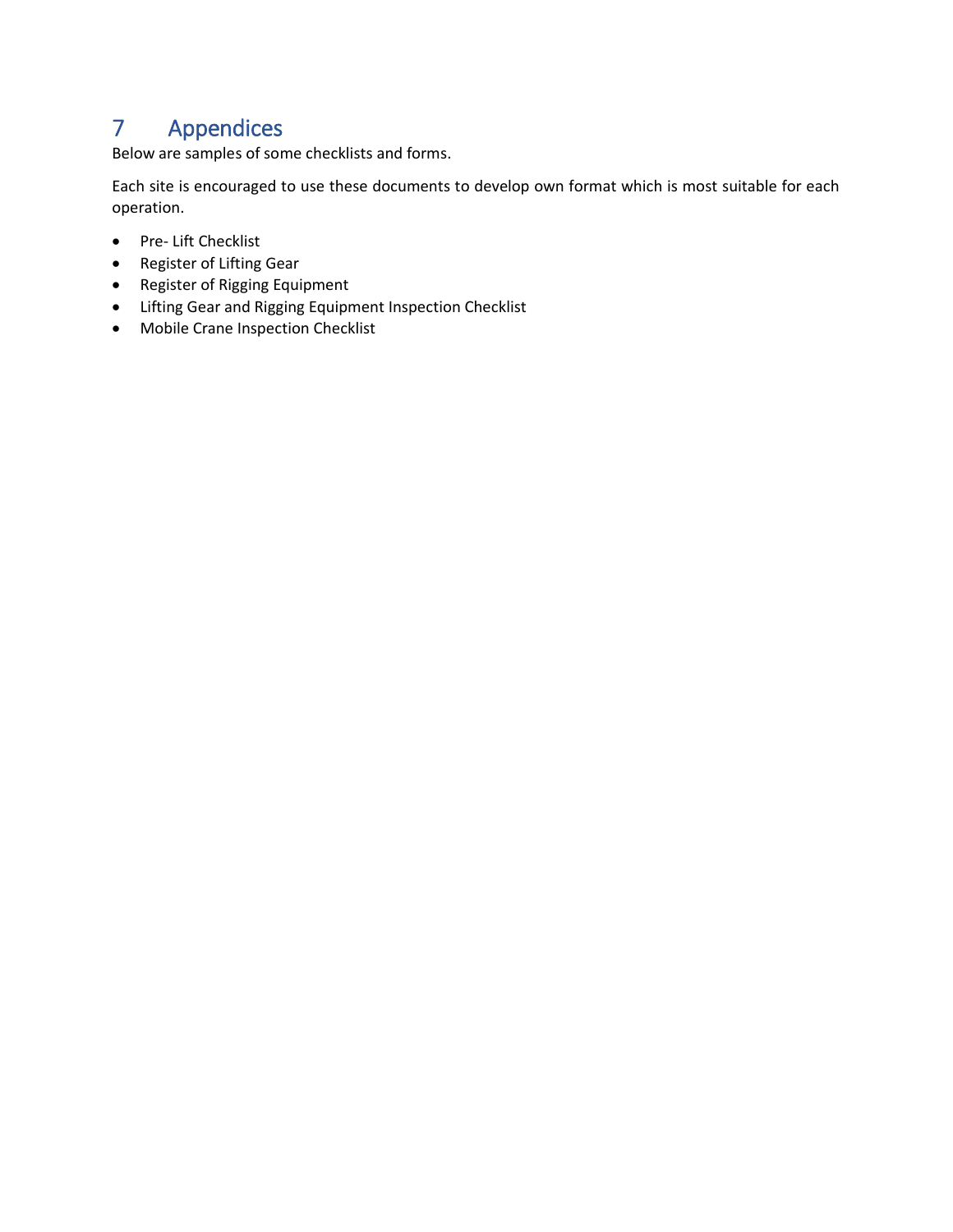## Appendix 1 Pre- Lift Checklist

<span id="page-25-0"></span>

|                | <b>Pre-Lift Checklist</b>                                                                                                                                                                               |          |  |  |  |  |
|----------------|---------------------------------------------------------------------------------------------------------------------------------------------------------------------------------------------------------|----------|--|--|--|--|
| S/NO           | *circle where<br><b>Check Items</b><br>appropriate                                                                                                                                                      |          |  |  |  |  |
| $\mathbf{1}$   | Annual Crane Certification present?<br>(Verification: Crane contractor has crane certification present within 1 year of lifting operations)                                                             | Yes / No |  |  |  |  |
| $\overline{2}$ | Crane operator has a current & valid Operator's License?<br>(Verification: Operator presents crane Operator's License)                                                                                  | Yes / No |  |  |  |  |
| 3              | Operators completed daily crane inspections, and documented monthly crane inspections?<br>(Verification: Witness operator perform visual inspection. Monthly inspection log available onsite to review) | Yes / No |  |  |  |  |
| 4              | Crane company supply a preventative maintenance log for the crane?<br>(Verification: Log is present and documenting that crane has been serviced. To be verified within an hour)                        | Yes / No |  |  |  |  |
| 5              | Lift Director identified for all lifting activities?<br>(Verification: Who is the Lift Director and his/her credentials)                                                                                |          |  |  |  |  |
| 6              | Operators/Construction Field Manager aware of wind restrictions for crane?<br>(Verification: Personnel knows the maximum wind speed which the crane can operate at)                                     | Yes / No |  |  |  |  |
| $\overline{7}$ | Operators/Construction Field Manager aware of ground conditions where outriggers/tracks are set up?<br>(Verification: lift location compaction & grading has been taken into account on the pick plan)  | Yes / No |  |  |  |  |
| 8              | Operators and qualified riggers inspected rigging before each lift?<br>(Verification: Observe inspections of rigging taking place before lift)                                                          | Yes / No |  |  |  |  |
| 9              | Pick Plan in place for each lift?<br>(Verification: Pick plan is available)                                                                                                                             | Yes / No |  |  |  |  |
| 10             | Critical Lift Plan completed when needed?<br>(Verification: Compare lift criteria to critical lift criteria to demonstrate if lift is a critical pick)                                                  | Yes / No |  |  |  |  |
| 11             | Operator/Construction Field Manager aware of overhead power lines and other overhead hazards?<br>(Verification: Visually confirm line location at the location of the pick)                             | Yes / No |  |  |  |  |
| 12             | Operator/Construction Field Manager aware of overhead power lines and other overhead hazards?<br>(Verification: Visually confirm line location at the location of the pick)                             | Yes / No |  |  |  |  |
| 13             | Load chart with configurations and rated capacities of crane accessible to the crew?<br>(Verification: visually verify in the cab of the crane)                                                         | Yes / No |  |  |  |  |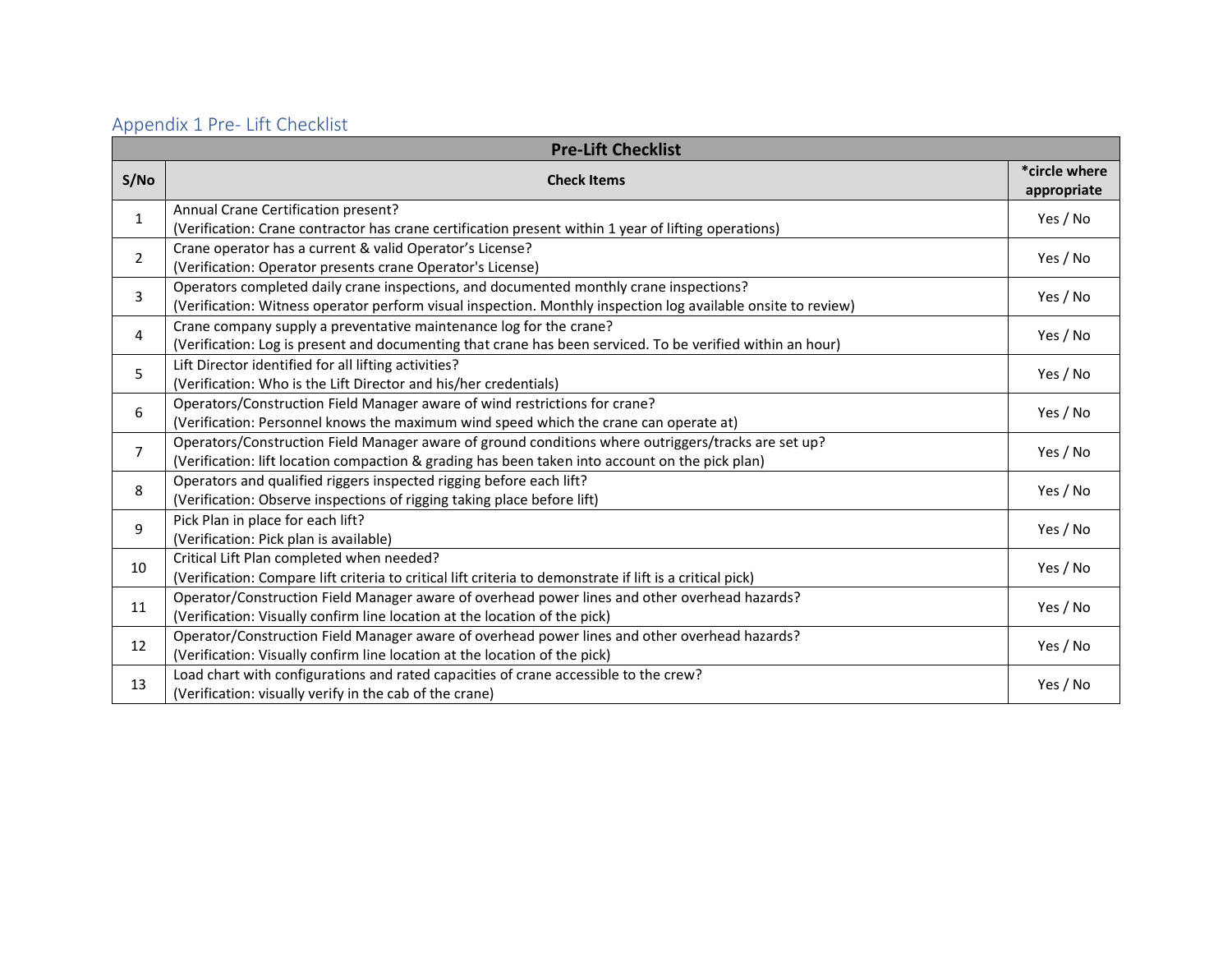## Appendix 2 Register of Lifting Gear

|                            |       | <b>Register of Lifting Gears</b> |              |                |
|----------------------------|-------|----------------------------------|--------------|----------------|
| <b>Project/Department:</b> | Date: | Year                             | <b>Month</b> | <b>Remark:</b> |
| <b>Project Number:</b>     |       | Location:                        |              |                |

| Reg No. | Type <sup>1</sup> | Make / Model                                     | Location | Length <sup>2</sup>         | SWL <sup>3</sup> | <b>Expiry Date</b>          | Name of<br><b>Checker</b> | <b>Date</b><br><b>Reg/Checked</b> |
|---------|-------------------|--------------------------------------------------|----------|-----------------------------|------------------|-----------------------------|---------------------------|-----------------------------------|
|         |                   |                                                  |          |                             |                  |                             |                           |                                   |
|         |                   |                                                  |          |                             |                  |                             |                           |                                   |
|         |                   |                                                  |          |                             |                  |                             |                           |                                   |
|         |                   |                                                  |          |                             |                  |                             |                           |                                   |
|         |                   |                                                  |          |                             |                  |                             |                           |                                   |
|         |                   |                                                  |          |                             |                  |                             |                           |                                   |
|         |                   |                                                  |          |                             |                  |                             |                           |                                   |
|         |                   |                                                  |          |                             |                  |                             |                           |                                   |
| Notes:  |                   | 1) Types of Sling = Webbing / Wire Rope / Chain; |          | 2) Length = Length of Sling |                  | 3) SWL. - Safe Working Load |                           |                                   |

## <span id="page-26-0"></span>Appendix 3 Register of Rigging Equipment

|                        |               | <b>Register of Rigging Equipment</b> |                |
|------------------------|---------------|--------------------------------------|----------------|
| Project/Department:    | Year<br>Date: | <b>Month</b>                         | <b>Remark:</b> |
| <b>Project Number:</b> |               | Location:                            |                |

<span id="page-26-1"></span>

| Reg No. | <b>Type</b> | Manufacturer | Model No. | <b>Expiry Date</b> | <b>Name of Checker</b> | Date Reg/Checked |
|---------|-------------|--------------|-----------|--------------------|------------------------|------------------|
|         |             |              |           |                    |                        |                  |
|         |             |              |           |                    |                        |                  |
|         |             |              |           |                    |                        |                  |
|         |             |              |           |                    |                        |                  |
|         |             |              |           |                    |                        |                  |
|         |             |              |           |                    |                        |                  |
|         |             |              |           |                    |                        |                  |
|         |             |              |           |                    |                        |                  |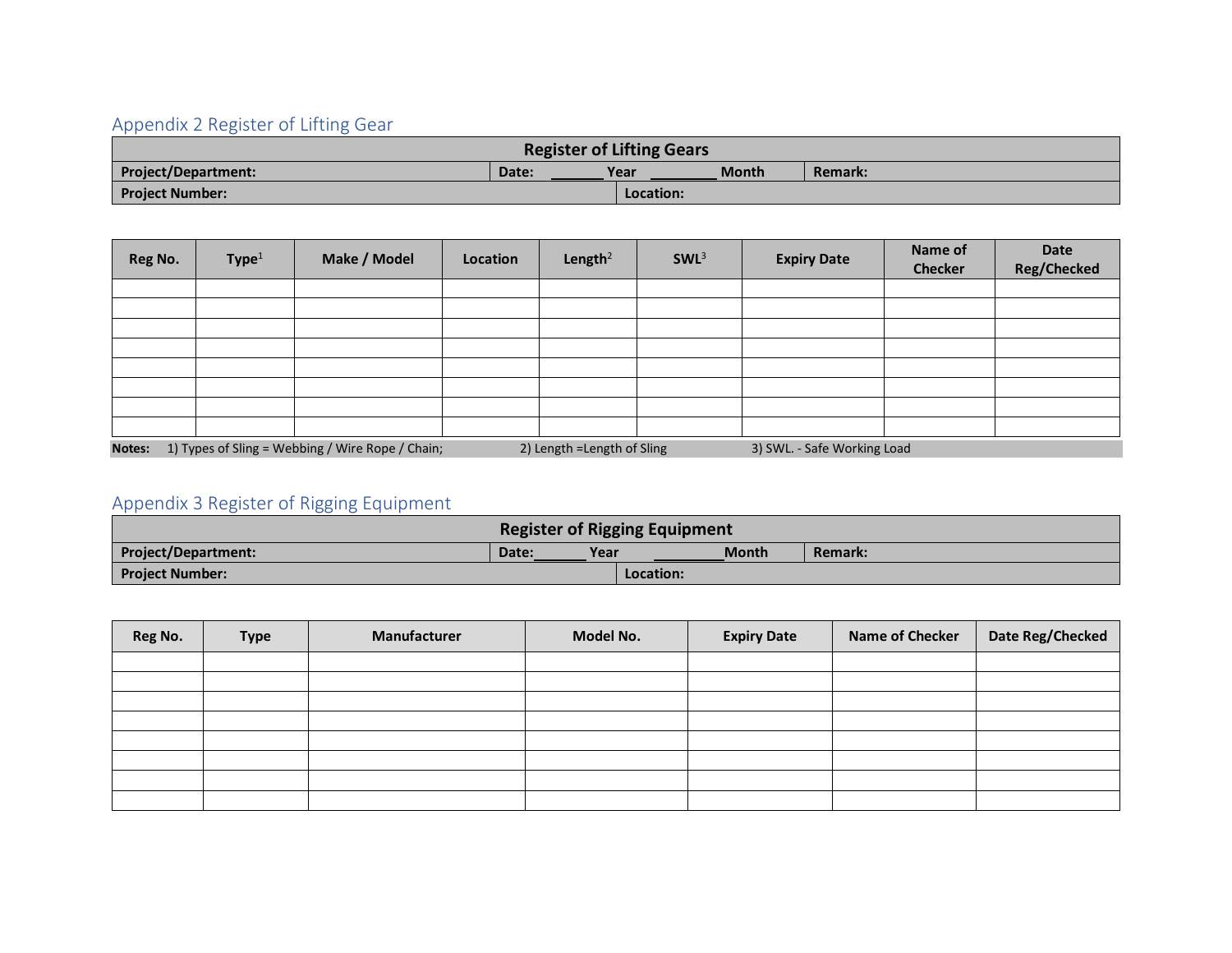| Appendix 4 Lifting Gear and Rigging Equipment Inspection Checklist |  |
|--------------------------------------------------------------------|--|
|--------------------------------------------------------------------|--|

| Date:<br>won:<br>Ition. |
|-------------------------|
|-------------------------|

<span id="page-27-0"></span>

| <b>Equip</b><br>No.                                                                | <b>SWL</b><br>marked<br>clearly? | <b>Cleaning</b><br>required<br>? | Any<br>damage<br>? | Any<br>excessive<br>wear? | Any<br>kinks? | To be<br>repaired by: | <b>Repaired</b><br>by: | <b>Returned to</b><br>service? | <b>Description of</b><br>damage/defect<br>details | <b>Repairs</b><br>complete<br>? | Equip<br>Decomm.<br>? |
|------------------------------------------------------------------------------------|----------------------------------|----------------------------------|--------------------|---------------------------|---------------|-----------------------|------------------------|--------------------------------|---------------------------------------------------|---------------------------------|-----------------------|
|                                                                                    | (YES/NO)                         | (YES/NO)                         | (YES/NO)           | (YES/NO)                  | (YES/NO)      | (WHO)                 | (WHEN)                 | (YES/NO)                       |                                                   | (YES/NO)                        | (YES/NO)              |
|                                                                                    |                                  |                                  |                    |                           |               |                       |                        |                                |                                                   |                                 |                       |
|                                                                                    |                                  |                                  |                    |                           |               |                       |                        |                                |                                                   |                                 |                       |
|                                                                                    |                                  |                                  |                    |                           |               |                       |                        |                                |                                                   |                                 |                       |
|                                                                                    |                                  |                                  |                    |                           |               |                       |                        |                                |                                                   |                                 |                       |
|                                                                                    |                                  |                                  |                    |                           |               |                       |                        |                                |                                                   |                                 |                       |
|                                                                                    |                                  |                                  |                    |                           |               |                       |                        |                                |                                                   |                                 |                       |
|                                                                                    |                                  |                                  |                    |                           |               |                       |                        |                                |                                                   |                                 |                       |
|                                                                                    |                                  |                                  |                    |                           |               |                       |                        |                                |                                                   |                                 |                       |
|                                                                                    |                                  |                                  |                    |                           |               |                       |                        |                                |                                                   |                                 |                       |
|                                                                                    |                                  |                                  |                    |                           |               |                       |                        |                                |                                                   |                                 |                       |
|                                                                                    |                                  |                                  |                    |                           |               |                       |                        |                                |                                                   |                                 |                       |
|                                                                                    |                                  |                                  |                    |                           |               |                       |                        |                                |                                                   |                                 |                       |
|                                                                                    |                                  |                                  |                    |                           |               |                       |                        |                                |                                                   |                                 |                       |
|                                                                                    |                                  |                                  |                    |                           |               |                       |                        |                                |                                                   |                                 |                       |
|                                                                                    |                                  |                                  |                    |                           |               |                       |                        |                                |                                                   |                                 |                       |
|                                                                                    |                                  |                                  |                    |                           |               |                       |                        |                                |                                                   |                                 |                       |
|                                                                                    |                                  |                                  |                    |                           |               |                       |                        |                                |                                                   |                                 |                       |
| NB: If OK, mark with a tick<br>If defective, mark with a cross and provide details |                                  |                                  |                    |                           |               |                       |                        |                                |                                                   |                                 |                       |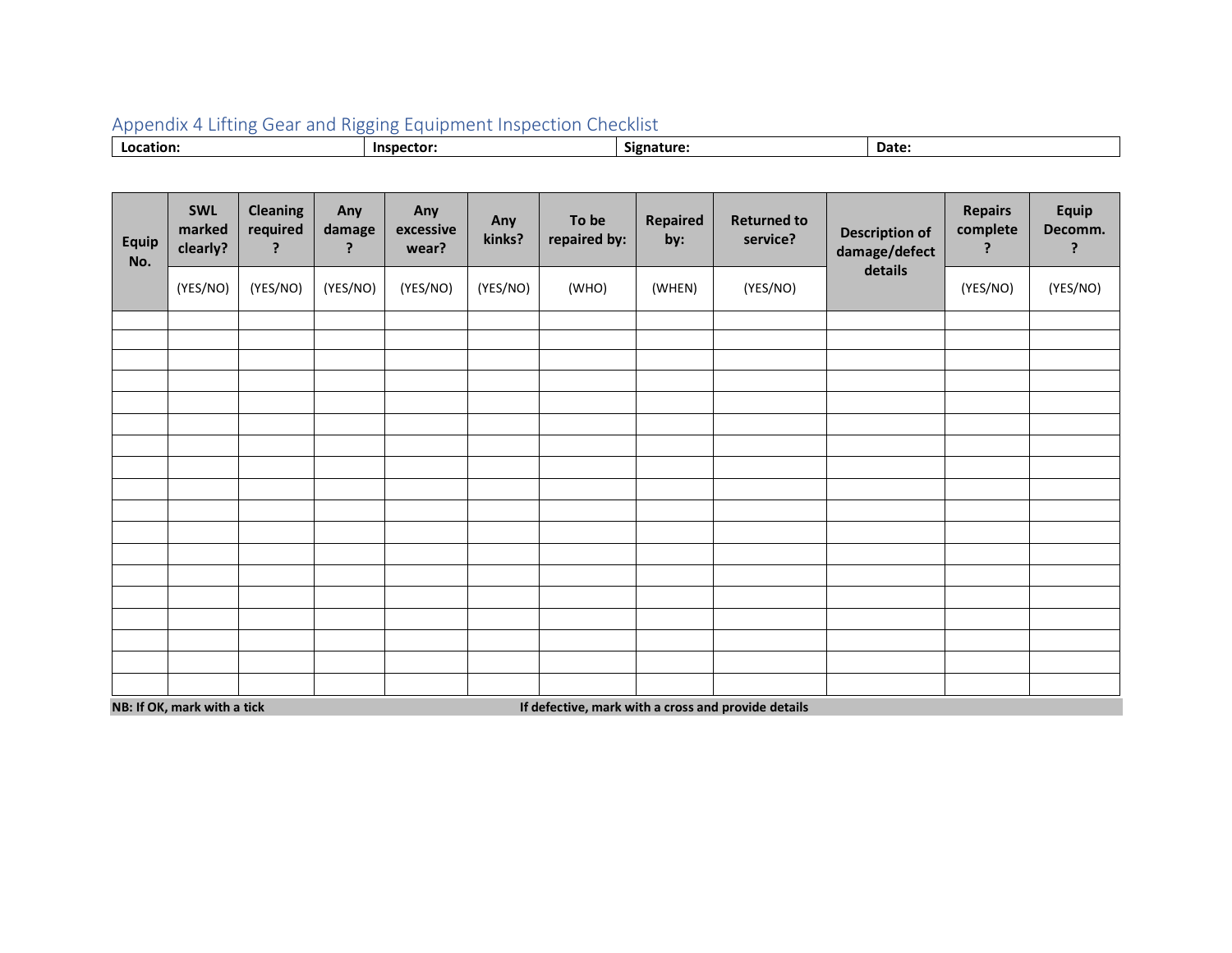### <span id="page-28-0"></span>Appendix 5 Mobile Crane Inspection Checklist

| <b>Mobile Crane Inspection Checklist</b> |                    |  |  |  |  |
|------------------------------------------|--------------------|--|--|--|--|
| <b>JOB NUMBER:</b>                       | <b>LOCATION:</b>   |  |  |  |  |
| <b>MAKE AND MODEL:</b>                   | <b>KILOMETRES:</b> |  |  |  |  |
| <b>DESCRIPTION:</b>                      | DATE:              |  |  |  |  |
| <b>INSPECTED BY:</b>                     | <b>SIGNATURE:</b>  |  |  |  |  |

| No.                     | <b>ITEM</b>                                                                      | <b>TICK APPLICABLE BOX:</b> |               |           |                             |                |     |                 |
|-------------------------|----------------------------------------------------------------------------------|-----------------------------|---------------|-----------|-----------------------------|----------------|-----|-----------------|
|                         |                                                                                  | <b>YES</b>                  |               | <b>NO</b> |                             | N/A            |     | <b>REMARKS:</b> |
| 1                       | <b>Operators Manual present</b>                                                  |                             |               |           |                             |                |     |                 |
| $\mathbf{2}$            | <b>Current Machinery</b><br>Certificate (completed in<br>the previous 12 months) |                             |               |           |                             |                |     |                 |
| $\overline{\mathbf{3}}$ | <b>Maintenance Logbook</b>                                                       |                             |               |           |                             |                |     |                 |
| 4                       | Crane being serviced in<br>accordance with<br>scheduled service                  |                             |               |           |                             |                |     |                 |
| 5                       | Plant risk assessment in<br>vehicle                                              |                             |               |           |                             |                |     |                 |
|                         |                                                                                  |                             |               |           | <b>TICK APPLICABLE BOX:</b> |                |     |                 |
| No.                     | <b>ITEM</b>                                                                      | <b>OK</b>                   | <b>ADJUST</b> |           | <b>REPAIR</b>               | <b>REPLACE</b> | N/A | <b>REMARKS:</b> |
| 6                       | <b>Boom Angle Indicator</b>                                                      |                             |               |           |                             |                |     |                 |
| $\overline{\mathbf{z}}$ | <b>Boom Length Indicator</b>                                                     |                             |               |           |                             |                |     |                 |
| 8                       | <b>Safe Load Indicator</b>                                                       |                             |               |           |                             |                |     |                 |
| 9                       | <b>Load Charts</b>                                                               |                             |               |           |                             |                |     |                 |
| 10                      | <b>Control Identification</b>                                                    |                             |               |           |                             |                |     |                 |
| 11                      | <b>Safety Hooks</b>                                                              |                             |               |           |                             |                |     |                 |
| 12                      | <b>Sheaves</b>                                                                   |                             |               |           |                             |                |     |                 |
| 13                      | <b>Hook Blocks</b>                                                               |                             |               |           |                             |                |     |                 |
| 14                      | <b>Hydraulic System</b>                                                          |                             |               |           |                             |                |     |                 |
| 15                      | <b>Hoist Brakes</b>                                                              |                             |               |           |                             |                |     |                 |
| 16                      | <b>Main Boom</b>                                                                 |                             |               |           |                             |                |     |                 |
| 17                      | Fly Jib                                                                          |                             |               |           |                             |                |     |                 |
| 18                      | <b>Engine</b>                                                                    |                             |               |           |                             |                |     |                 |
| 19                      | <b>Lights and Reflectors</b>                                                     |                             |               |           |                             |                |     |                 |
| 20                      | Horn                                                                             |                             |               |           |                             |                |     |                 |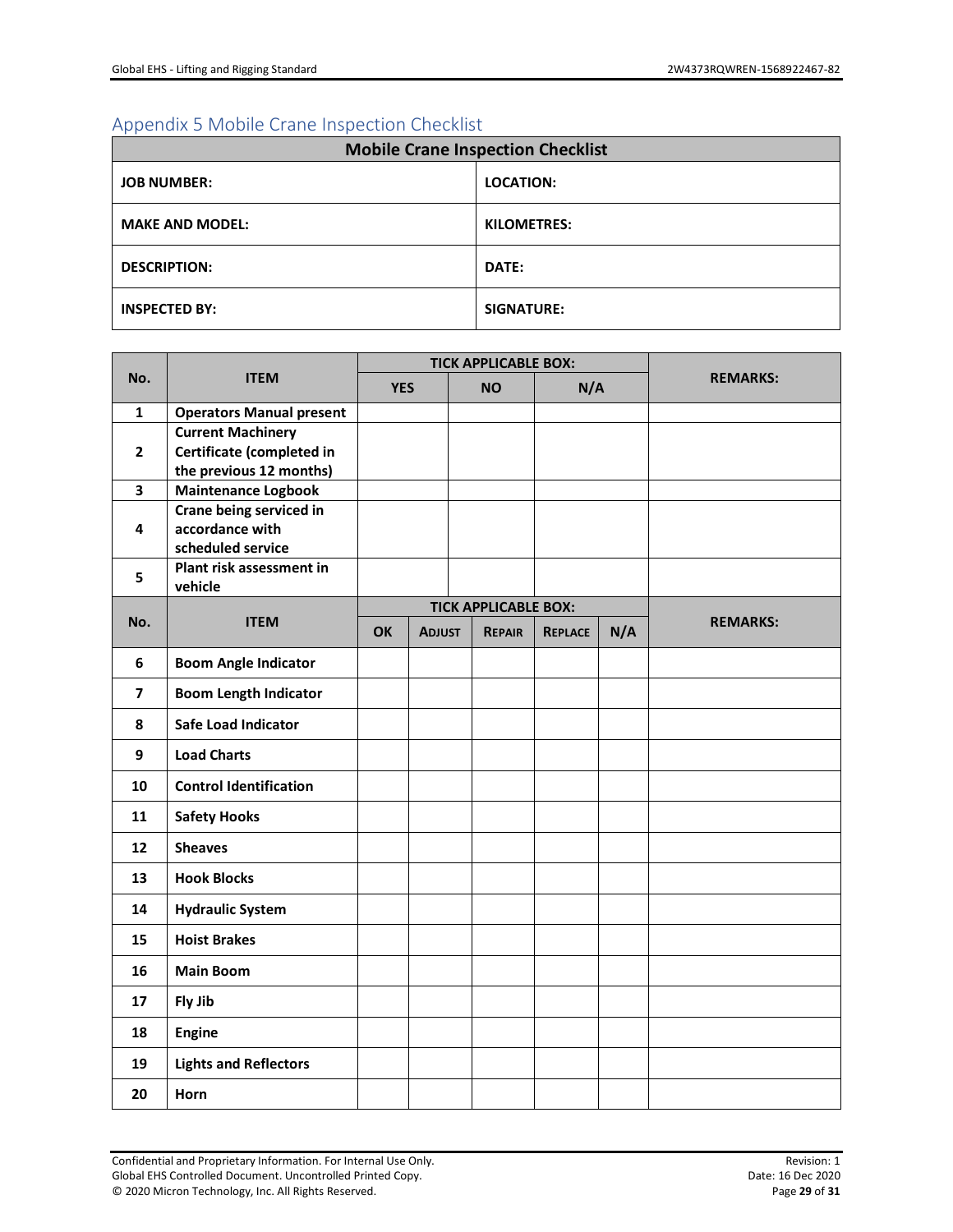| <b>Mobile Crane Inspection Checklist</b> |                                       |    |               |                             |                |     |                 |
|------------------------------------------|---------------------------------------|----|---------------|-----------------------------|----------------|-----|-----------------|
|                                          | <b>ITEM</b>                           |    |               | <b>TICK APPLICABLE BOX:</b> |                |     |                 |
| No.                                      |                                       | OK | <b>ADJUST</b> | <b>REPAIR</b>               | <b>REPLACE</b> | N/A | <b>REMARKS:</b> |
| 21                                       | <b>Foot Brake</b>                     |    |               |                             |                |     |                 |
| 22                                       | <b>Park Brake</b>                     |    |               |                             |                |     |                 |
| 23                                       | <b>Outrigger Condition</b>            |    |               |                             |                |     |                 |
| 24                                       | <b>Condition of Tyres</b>             |    |               |                             |                |     |                 |
| 25                                       | <b>Condition of Ancillary</b><br>Gear |    |               |                             |                |     |                 |
| 26                                       | <b>Steering Rams and Pins</b>         |    |               |                             |                |     |                 |
| 27                                       | <b>Articulation Joint</b>             |    |               |                             |                |     |                 |
| 28                                       | Suspension                            |    |               |                             |                |     |                 |
| 29                                       | <b>Spirit Levels</b>                  |    |               |                             |                |     |                 |
| 30                                       | <b>Anti-Two Block</b>                 |    |               |                             |                |     |                 |
| 31                                       | <b>Rear View Mirror</b>               |    |               |                             |                |     |                 |
| 32                                       | <b>Instruments</b>                    |    |               |                             |                |     |                 |

| Service / Repair Items Entered into Tracking System? (circle)<br>  YES / NO |
|-----------------------------------------------------------------------------|
|-----------------------------------------------------------------------------|

| <b>Overall Condition Of Vehicle Rating: (circle)</b> | <b>POOR</b> | <b>FAIR</b> | <b>GOOD</b> |
|------------------------------------------------------|-------------|-------------|-------------|
| <b>General comments:</b>                             |             |             |             |
|                                                      |             |             |             |
|                                                      |             |             |             |
|                                                      |             |             |             |
|                                                      |             |             |             |
|                                                      |             |             |             |